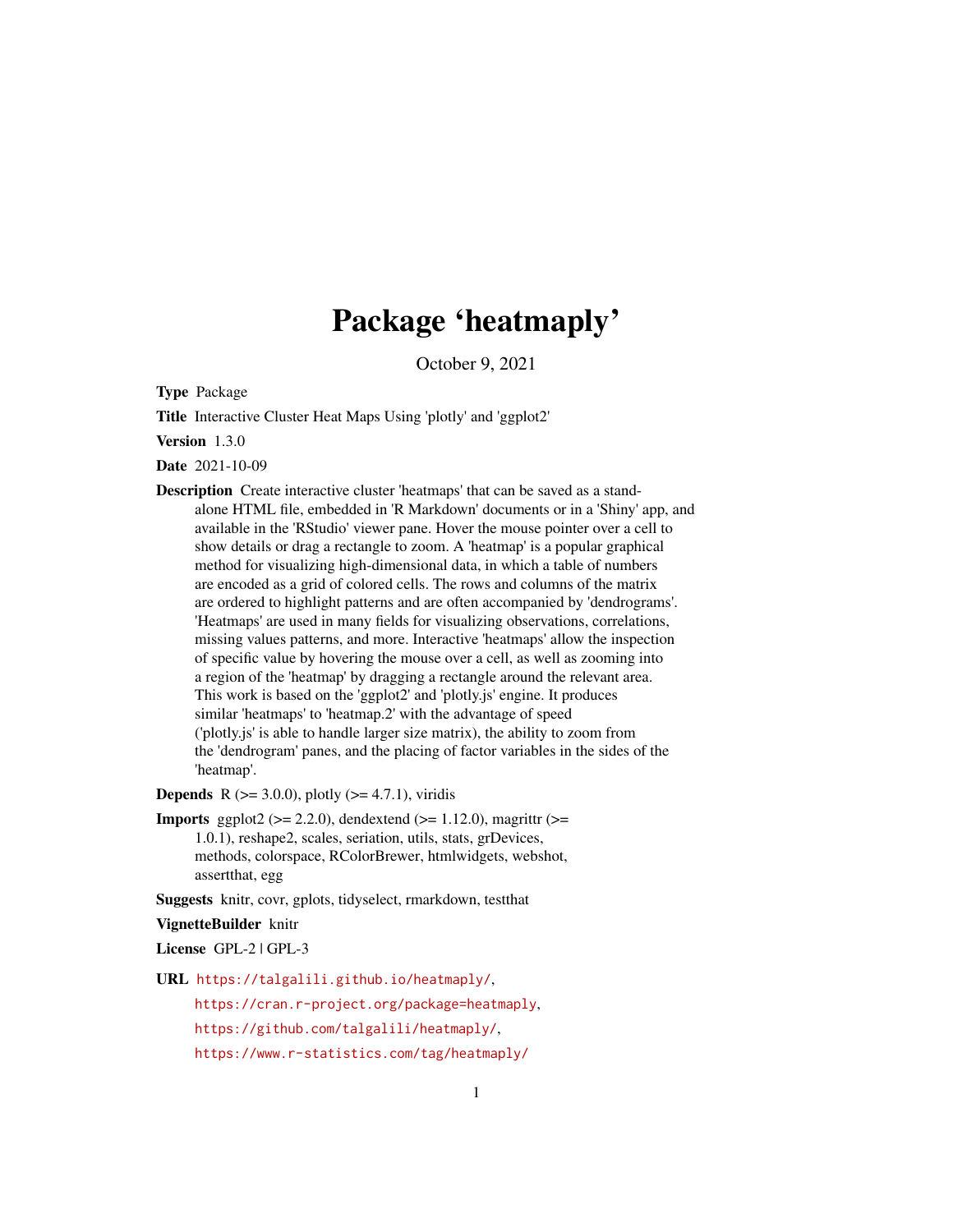# <span id="page-1-0"></span>2 ggheatmap

#### BugReports <https://github.com/talgalili/heatmaply/issues>

RoxygenNote 7.1.2

Encoding UTF-8

#### NeedsCompilation no

Author Tal Galili [aut, cre, cph] (https://www.r-statistics.com), Alan O'Callaghan [aut] (https://github.com/Alanocallaghan), Jonathan Sidi [ctb] (https://github.com/yonicd), Jaehyun Joo [ctb] (https://github.com/jaehyunjoo), Yoav Benjamini [ths]

Maintainer Tal Galili <tal.galili@gmail.com>

Repository CRAN

Date/Publication 2021-10-09 15:00:23 UTC

# R topics documented:

ggheatmap *ggplot heatmap equivalent to heatmaply*

# Description

This function produces a ggplot analogue of heatmaply figures using [ggarrange.](#page-0-0) This function may not always support the same set of features as , and exporting the heatmaply object with, for example, [orca](#page-0-0) or heatmaply(mtcars, file = "foo.png").

#### Usage

```
ggheatmap(
  ...,
 widths = NULL,
 heights = NULL,
 row_dend_left = FALSE,
 hide_colorbar = FALSE
)
```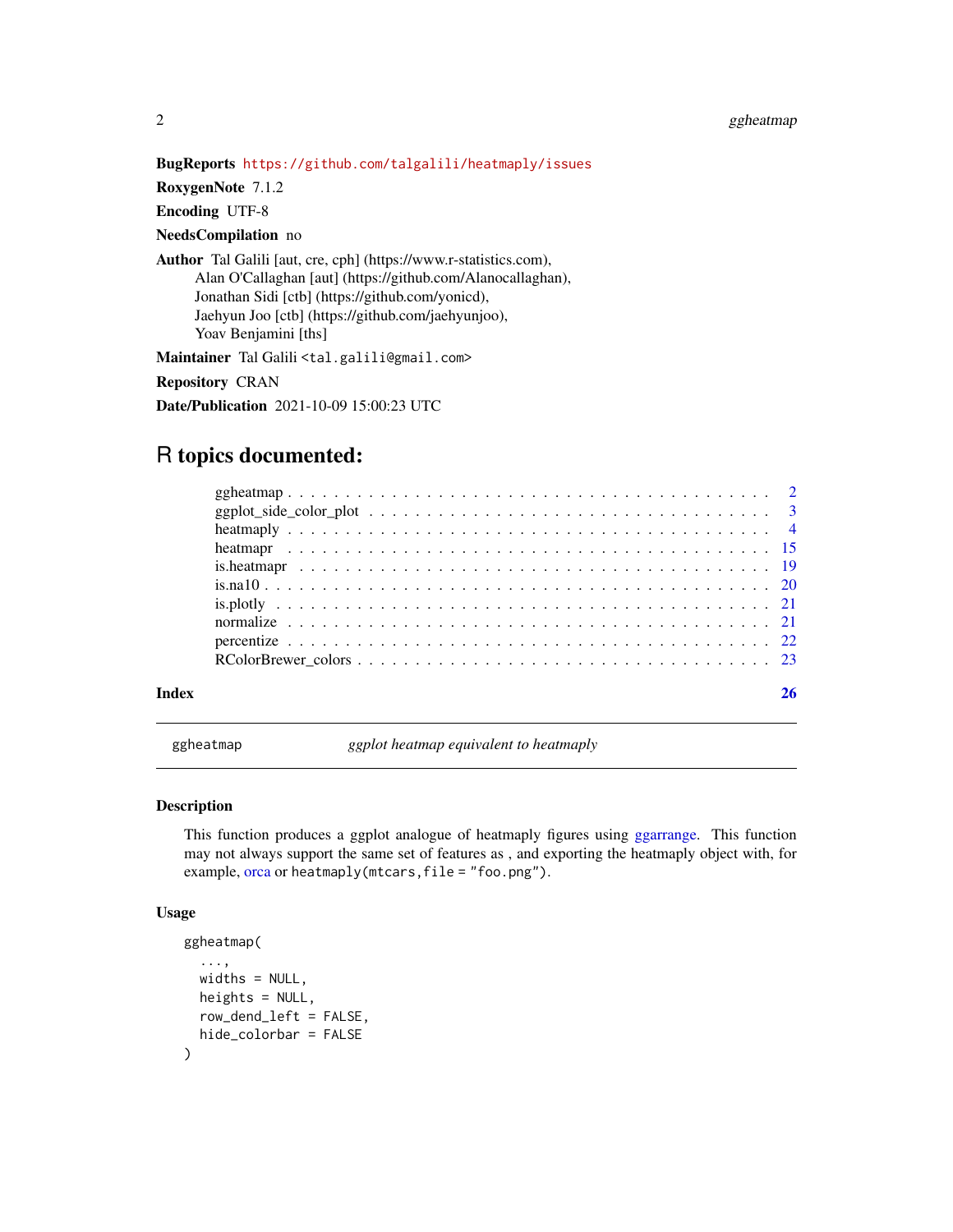# <span id="page-2-0"></span>Arguments

| $\cdot$         | Passed to heatmaply                                                                           |
|-----------------|-----------------------------------------------------------------------------------------------|
| widths, heights |                                                                                               |
|                 | Relative widths and heights of plots.                                                         |
| row_dend_left   | Logical argument controlling whether the row dendrogram is placed on the left<br>of the plot. |
| hide colorbar   | Logical argument controlling whether the color bar (i.e.: the legend) is hidden.              |

# Examples

ggheatmap(mtcars)

ggplot\_side\_color\_plot

*Side color plots for heatmaps*

# Description

Important for creating annotation.

# Usage

```
ggplot_side_color_plot(
 df,
 palette = NULL,
 scale_title = paste(type, "side colors"),
 type = c("column", "row"),
  text_angle = if (type == "column") 0 else 90,
 is_colors = FALSE,
 fontsize = 10,
 label_name = NULL
)
```
# Arguments

| df          | A "molten" data.frame as produced by (eg) reshape2::melt                                                                         |
|-------------|----------------------------------------------------------------------------------------------------------------------------------|
| palette     | A function which can return colors to be used in the sidebar plot                                                                |
| scale_title | Title of the color scale. Not currently used.                                                                                    |
| type        | Horizontal or vertical plot? Valid values are "column" and "row"                                                                 |
| text_angle  | the angle of the text of the rows/columns.                                                                                       |
| is_colors   | Use if the values in df are valid colours and should not be mapped to a color<br>scheme, and instead should be plotted directly. |
| fontsize    | Font size (currently unused)                                                                                                     |
| label_name  | Name for the mouseover label, usually "row" or "column"                                                                          |
|             |                                                                                                                                  |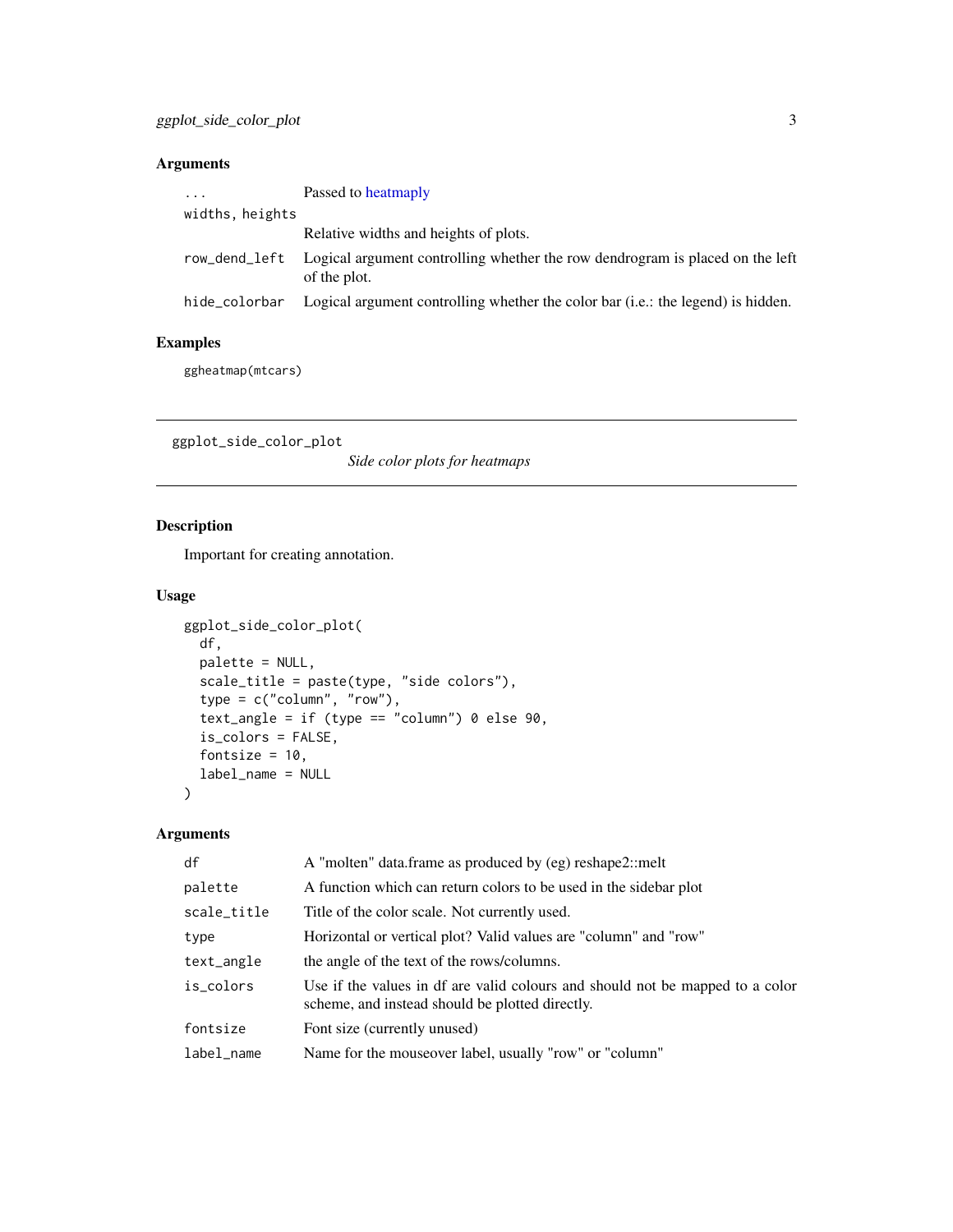#### <span id="page-3-0"></span>Value

A ggplot geom\_tile object

#### <span id="page-3-1"></span>heatmaply *Cluster heatmap based on plotly*

#### **Description**

An object of class heatmapr includes all the needed information for producing a heatmap. The goal is to separate the pre-processing of the heatmap elements from the graphical rendering of the object, which could be done

(Please submit an issue on github if you have a feature that you wish to have added)

heatmaply\_na is a wrapper for 'heatmaply' which comes with defaults that are better for exploring missing value (NA) patterns. Specifically, the grid\_gap is set to 1, and the colors include two shades of grey. It also calculates the [is.na10](#page-19-1) automatically.

heatmaply cor is a wrapper for 'heatmaply' which comes with defaults that are better for correlation matrixes. Specifically, the limits are set from -1 to 1, and the color palette is [RdBu.](#page-22-1)

#### Usage

```
heatmaply(x, ...)
heatmaply_na(x, grid_gap = 1, colors = c("grev80", "grev20"), ...)
\text{heatmaply\_cor}(x, \text{limits} = c(-1, 1), \text{colors} = \text{cool\_warm}, \dots)## Default S3 method:
heatmaply(
  x,
  colors = viridis(n = 256, alpha = 1, begin = 0, end = 1, option = "viridis"),
  limits = NULL,
  na.value = "grey50",
  row\_text\_angle = 0,
  column_text_angle = 45,
  subplot_margin = 0,
  cellnote = NULL,
  draw_cellnote = !is.null(cellnote),
  cellnote_color = "auto",
  cellnote_textposition = "middle right",
  cellnote_size = 12,
 Rowv,
  Colv,
  distfun = dist,
  hclustfun = hclust,
  dist_method = NULL,
```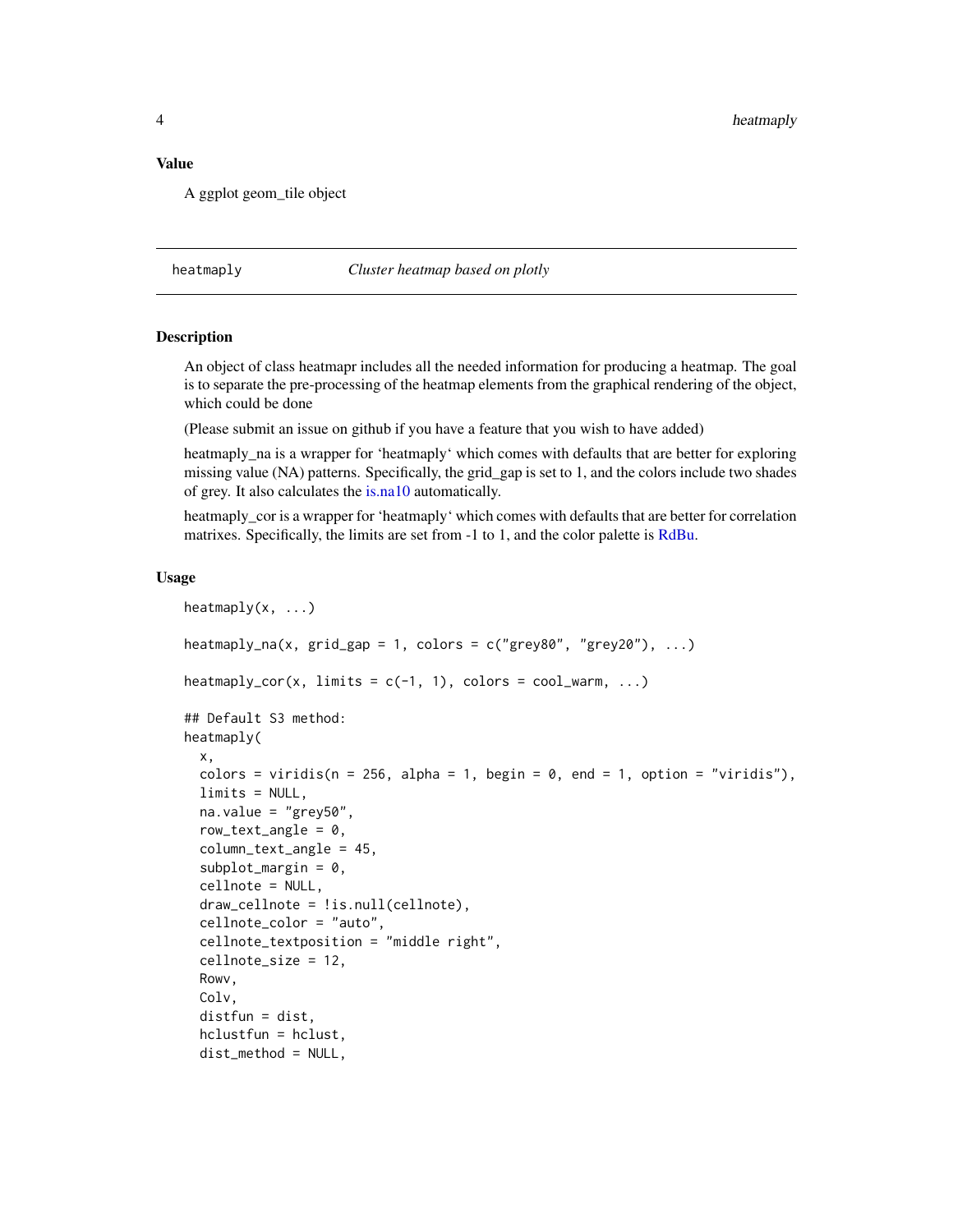#### heatmaply

```
hclust_method = NULL,
distfun_row,
hclustfun_row,
distfun_col,
hclustfun_col,
dendrogram = c("both", "row", "column", "none"),
show_dendrogram = c(TRUE, TRUE),
reorderfun = function(d, w) reorder(d, w),
k_{row} = 1,
k_{col} = 1,
symm = FALSE,
revC,
scale = c("none", "row", "column"),na.rm = TRUE,row_dend_left = FALSE,
margins = c(NA, NA, NA, NA),
...,
scale_fill_gradient_fun = NULL,
grid_color = NA,
grid_gap = 0,
srtRow,
srtCol,
xlab = "",
ylab = "".
main = "",titleX = TRUE,
titleY = TRUE,hide_colorbar = FALSE,
key.title = NULL,
return_ppxpy = FALSE,
row_side_colors,
row_side_palette = NULL,
col_side_colors,
col_side_palette = NULL,
ColSideColors = NULL,
RowSideColors = NULL,
seriate = c("OLO", "mean", "none", "GW"),
heatmap_layers = NULL,
side_color_layers = NULL,
dendrogram_layers = NULL,
branches_lwd = 0.6,
file,
width = NULL,height = NULL,long_data,
plot_method = c("ggplot", "plotly"),
label_names = NULL,
fontsize_row = 10,
```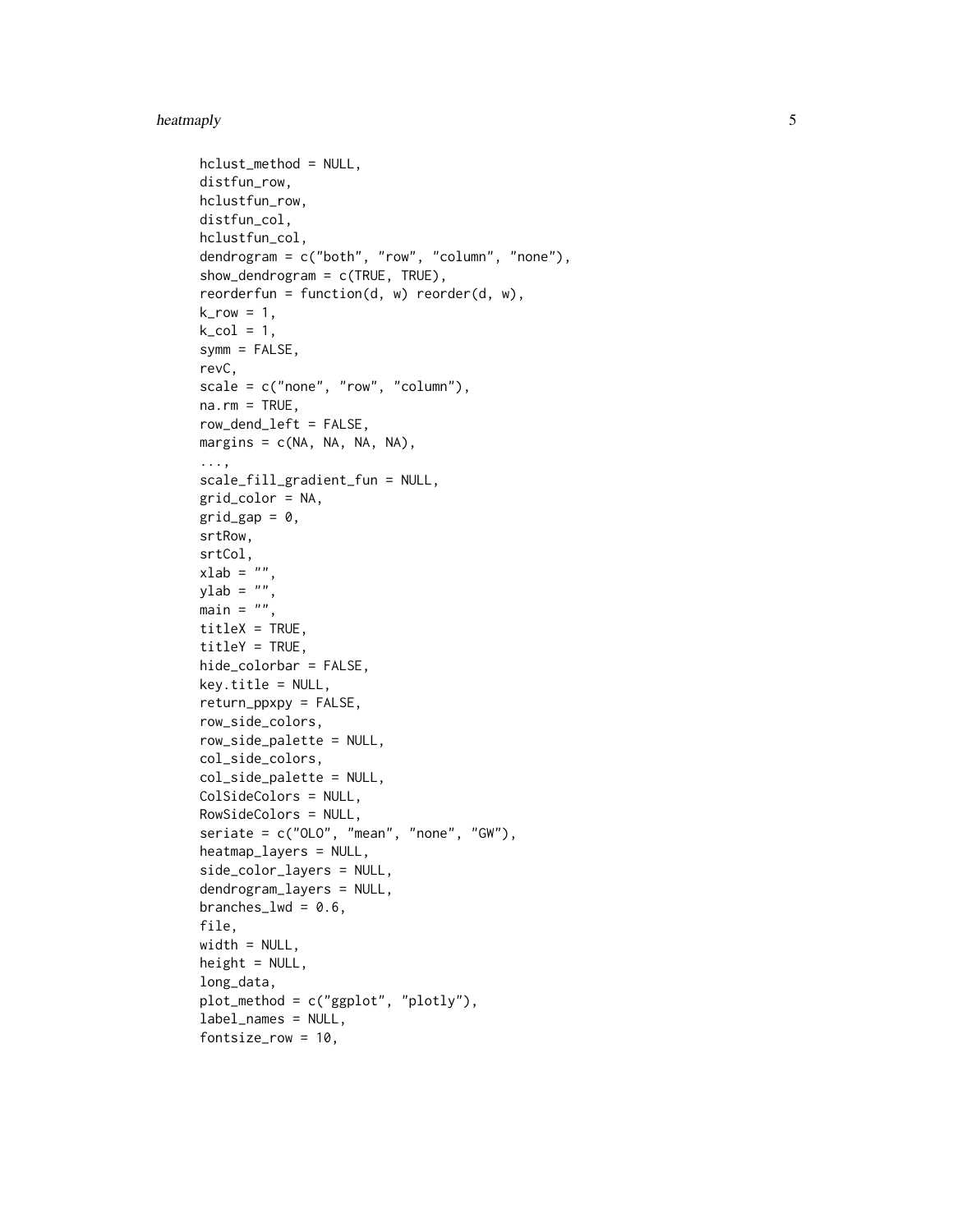```
fontsize_col = 10,
  cexRow,
  cexCol,
  subplot_widths = NULL,
  subplot_heights = NULL,
  colorbar_length = 0.3,colorbar_thickness = 30,
  colorbar_xanchor = if (row_dend_left) "right" else "left",
  colorbar_yanchor = "bottom",
  colorbar_xpos = if (row\_dend\_left) -0.1 else 1.1,colorbar_ypos = 0,
  showticklabels = c(TRUE, TRUE),
  dynamicTicks = FALSE,
  grid_size = 0.1,
 node_type = "heatmap",
  point_size_mat = NULL,
  point_size_name = "Point size",
  label_format_fun = function(...) format(..., digits = 4),labRow = NULL,labCol = NULL,
  custom_hovertext = NULL,
  col = NULL,dend_hoverinfo = TRUE,
  side_color_colorbar_len = 0.3
)
## S3 method for class 'heatmapr'
heatmaply(
 x,
 colors = viridis(n = 256, alpha = 1, begin = 0, end = 1, option = "viridis"),
 limits = NULL,
 na.value = "grey50",
  row_text_angle = 0,
  column_text_angle = 45,
  subplot_margin = 0,
  row_dend_left = FALSE,
 margins = c(NA, NA, NA, NA),
  ...,
 scale_fill_gradient_fun = scale_fill_gradientn(colors = if (is.function(colors))
    colors(256) else colors, na.value = na.value, limits = limits),
 grid_color = NA,
 grid\_gap = 0,
  srtRow,
  srtCol,
 xlab = ",
 ylab = "",
 main = "",titleX = TRUE,
```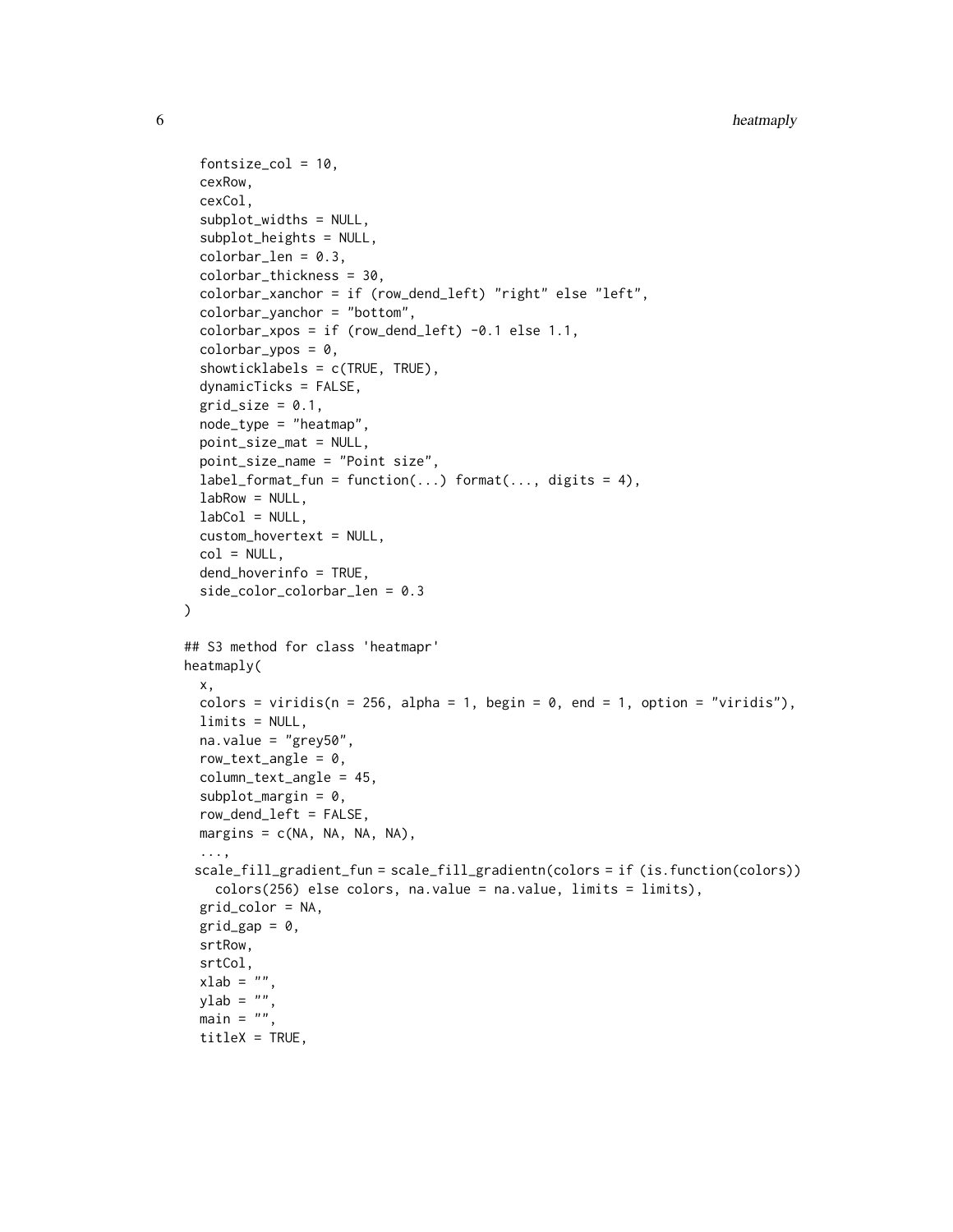#### <span id="page-6-0"></span>heatmaply 7

```
titleY = TRUE,
hide_colorbar = FALSE,
key.title = NULL,return_ppxpy = FALSE,
draw_cellnote = FALSE,
cellnote_color = "auto",
cellnote_textposition = "middle right",
cellnote_size = 12,
row_side_colors = x[["row_side_colors"]],
row_side_palette = NULL,
col_side_colors = x[["col_side_colors"]],
col_side_palette = NULL,
plot_method = c("ggplot", "plotly"),
ColSideColors = NULL,
RowSideColors = NULL,
heatmap_layers = NULL,
side_color_layers = NULL,
dendrogram_layers = NULL,
branches_lwd = 0.6,
label_names = c("row", "column", "value"),
fontsize_row = 10,
fontsize\_col = 10,
subplot_widths = NULL,
subplot_heights = NULL,
colorbar_xanchor = if (row_dend_left) "right" else "left",
colorbar_yanchor = "bottom",
colorbar_xpos = if (row\_dend\_left) -0.1 else 1.1,colorbar_ypos = 0,
colorbar_{len} = 0.3,
colorbar_thickness = 30,
showticklabels = c(TRUE, TRUE),
dynamicTicks = FALSE,
node_type = c("scatter", "heatmap"),
grid\_size = 0.1,
point_size_mat = x[["matrix"]][["point_size_mat"]],
point_size_name = "Point size",
label_format_fun = function(...) format(..., digits = 4).custom_hovertext = x[["matrix"]][["custom_hovertext"]],
dend_hoverinfo = TRUE,
side_color_colorbar_len = 0.3
```
#### Arguments

 $\lambda$ 

x can either be a heatmapr object, or a numeric matrix Defaults to TRUE unless x contains any NAs.

... other parameters passed to [heatmapr](#page-14-1) (currently, various parameters may be ignored.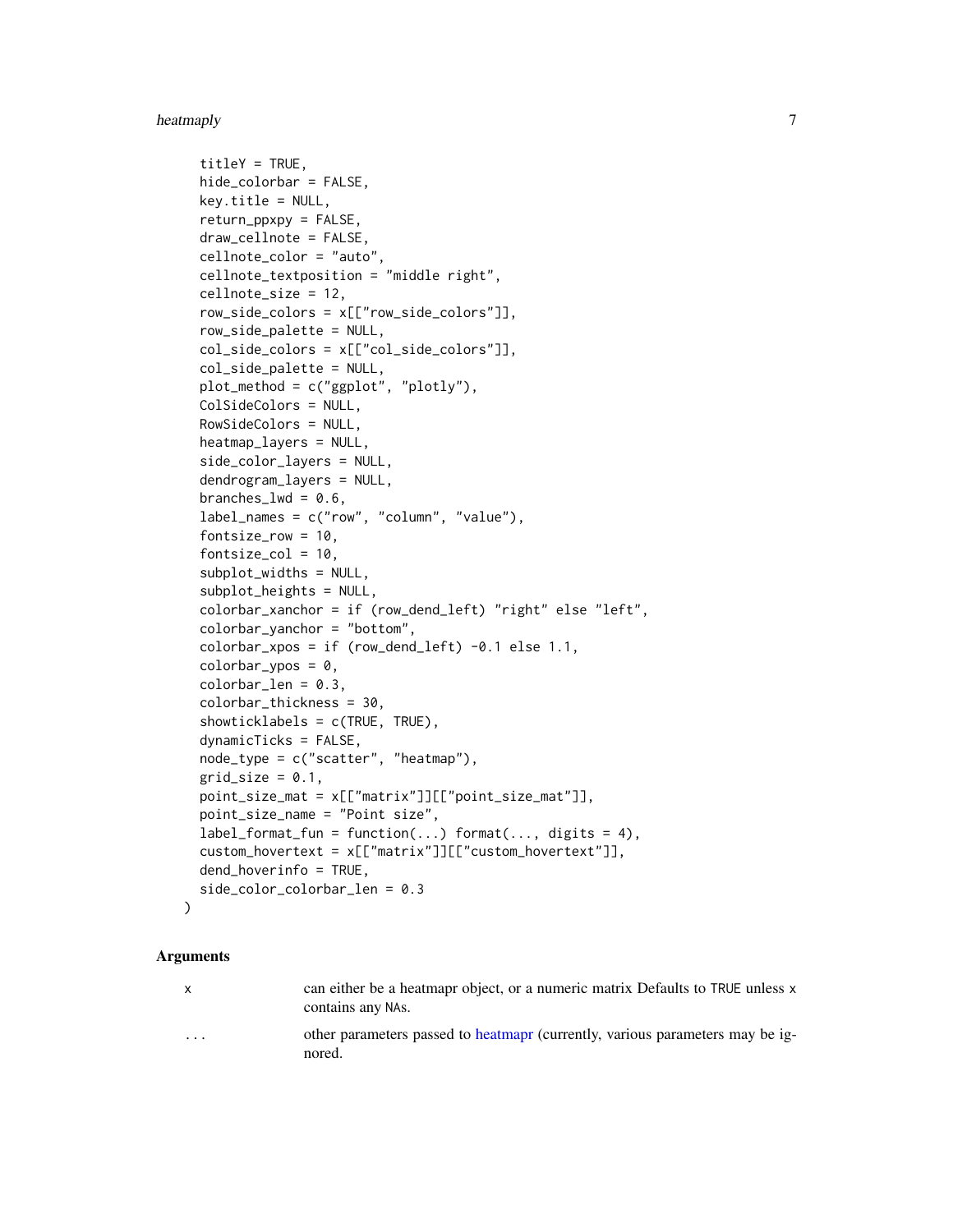<span id="page-7-0"></span>

| grid_gap              | this is a fast alternative to grid_color. The default is 0, but if a larger value is<br>used (for example, 1), then the resulting heatmap will have a white grid which<br>can help identify different cells. This is implemented using style (with xgap and<br>ygap).                                                                                                                                                                         |
|-----------------------|-----------------------------------------------------------------------------------------------------------------------------------------------------------------------------------------------------------------------------------------------------------------------------------------------------------------------------------------------------------------------------------------------------------------------------------------------|
| colors, col           | a vector of colors to use for heatmap color. The default uses viridis (n=256, alpha<br>$= 1$ , begin = 0, end = 1, option = "viridis") It is passed to scale_fill_gradientn.<br>If colors is a color function (with the first argument being 'n' = the number of<br>colors), it will be used to create 256 colors from that function. (col is there to<br>stay compatible with heatmap.2)                                                     |
| limits                | a two dimensional numeric vector specifying the data range for the scale.                                                                                                                                                                                                                                                                                                                                                                     |
| na.value              | color to use for missing values (default is "grey50").                                                                                                                                                                                                                                                                                                                                                                                        |
|                       | row_text_angle numeric (Default is 0), the angle of the text of the rows. (this is called srtRow in<br>heatmap.2)                                                                                                                                                                                                                                                                                                                             |
| column_text_angle     |                                                                                                                                                                                                                                                                                                                                                                                                                                               |
|                       | numeric (Default is 45), the angle of the text of the columns. (this is called<br>srtCol in heatmap.2)                                                                                                                                                                                                                                                                                                                                        |
|                       | subplot_margin Currently not well implemented. It is passed to subplot. Default is 0. Either a<br>single value or four values (all between 0 and 1). If four values are provided, the<br>first is used as the left margin, the second is used as the right margin, the third is<br>used as the top margin, and the fourth is used as the bottom margin. If a single<br>value is provided, it will be used as all four margins.                |
| cellnote              | Values to be shown as annotations atop the heatmap cells.                                                                                                                                                                                                                                                                                                                                                                                     |
| draw_cellnote         | Should the cellnote annotations be drawn? Defaults is FALSE, if cellnote is not<br>supplied, TRUE if cellnote is supplied. If TRUE and cellnote is not supplied, x<br>will be used for cellnote.                                                                                                                                                                                                                                              |
| cellnote_textposition | cellnote_color The color of the cellnote text to be used.                                                                                                                                                                                                                                                                                                                                                                                     |
|                       | The text positioning/centering of the cellnote. Default is "middle right". Options<br>are "top left", "top center", "top right", "middle left", "middle center", "middle<br>right", "bottom left", "bottom center", "bottom right"                                                                                                                                                                                                            |
| cellnote_size         | The font size (HTML/CSS) of the cellnote. Default is 12.                                                                                                                                                                                                                                                                                                                                                                                      |
| Rowy                  | determines if and how the row dendrogram should be reordered. By default, it<br>is TRUE, which implies dendrogram is computed and reordered based on row<br>means. If NULL or FALSE, then no dendrogram is computed and no reordering<br>is done. If a dendrogram (or hclust), then it is used "as-is", ie without any<br>reordering. If a vector of integers, then dendrogram is computed and reordered<br>based on the order of the vector. |
| Colv                  | determines if and how the column dendrogram should be reordered. Has the<br>options as the Rowv argument above and additionally when x is a square matrix,<br>$Colv = "Rowv"$ means that columns should be treated identically to the rows.                                                                                                                                                                                                   |
| distfun               | function used to compute the distance (dissimilarity) between both rows and<br>columns. Defaults to dist. The options "pearson", "spearman" and "kendall" can<br>be used to use correlation-based clustering, which uses as $dist(1 - cor(t(x)))$<br>as the distance metric (using the specified correlation method).                                                                                                                         |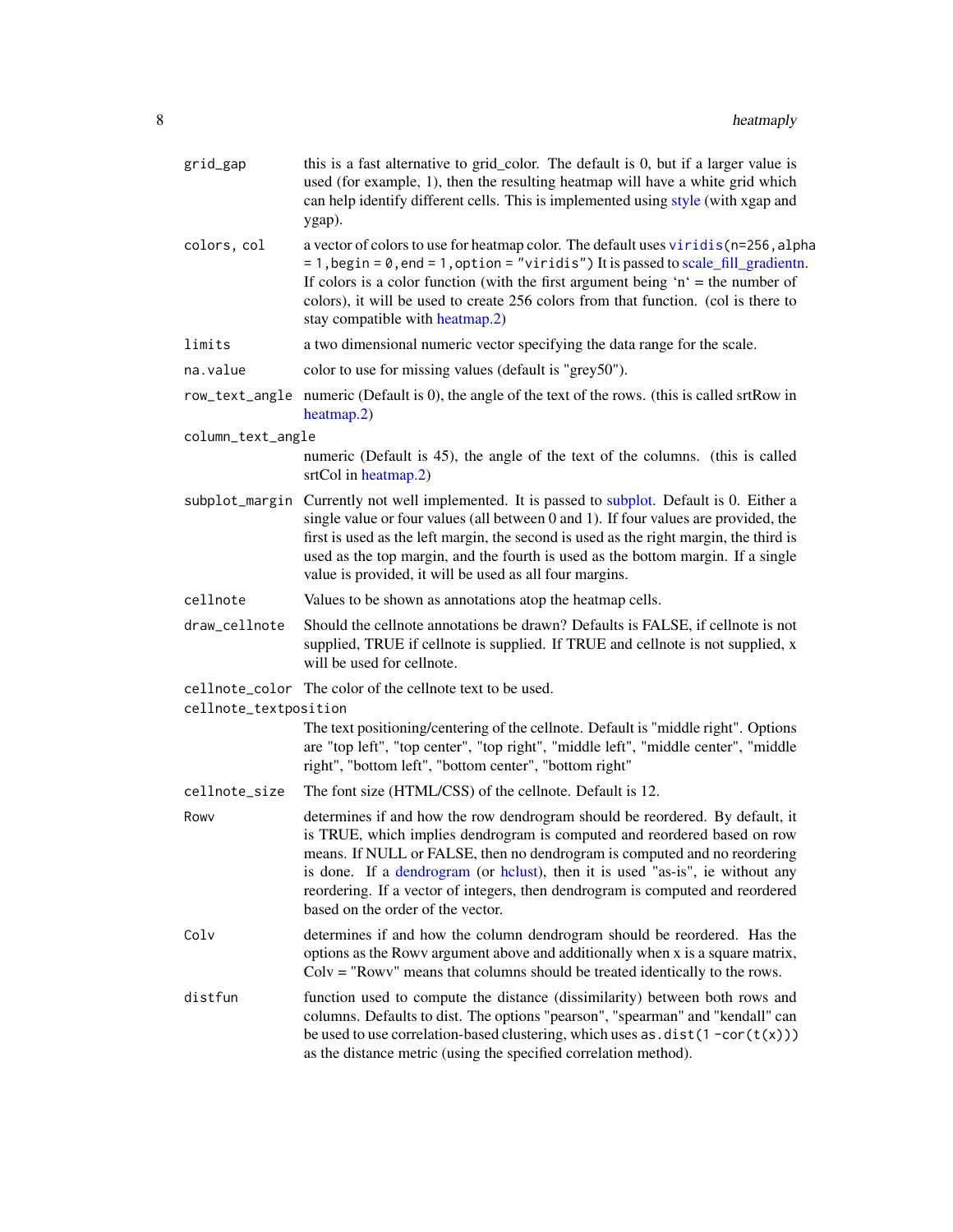<span id="page-8-0"></span>

| hclustfun       | function used to compute the hierarchical clustering when Rowy or Colv are not<br>dendrograms. Defaults to hclust.                                                                                                                                                                                                                                                                                                                                                             |
|-----------------|--------------------------------------------------------------------------------------------------------------------------------------------------------------------------------------------------------------------------------------------------------------------------------------------------------------------------------------------------------------------------------------------------------------------------------------------------------------------------------|
| dist_method     | default is NULL (which results in "euclidean" to be used). Can accept alterna-<br>tive character strings indicating the method to be passed to distfun. By default<br>distfun. is dist hence this can be one of "euclidean", "maximum", "manhattan",<br>"canberra", "binary" or "minkowski".                                                                                                                                                                                   |
| hclust_method   | default is NULL (which results in "complete" to be used). Can accept alter-<br>native character strings indicating the method to be passed to hclustfun By de-<br>fault helustfun is helust hence this can be one of "ward.D", "ward.D2", "sin-<br>gle", "complete", "average" (= UPGMA), "mcquitty" (= WPGMA), "median"<br>(= WPGMC) or "centroid" (= UPGMC). Specifying hclust_method=NA causes<br>heatmaply to use find_dend to find the "optimal" dendrogram for the data. |
| distfun_row     | distfun for row dendrogram only.                                                                                                                                                                                                                                                                                                                                                                                                                                               |
| hclustfun_row   | hclustfun for col dendrogram only.                                                                                                                                                                                                                                                                                                                                                                                                                                             |
| distfun_col     | distfun for row dendrogram only.                                                                                                                                                                                                                                                                                                                                                                                                                                               |
| hclustfun col   | hclustfun for col dendrogram only.                                                                                                                                                                                                                                                                                                                                                                                                                                             |
| dendrogram      | character string indicating whether to compute 'none', 'row', 'column' or 'both'<br>dendrograms. Defaults to 'both'. However, if Rowy (or Colv) is FALSE or<br>NULL and dendrogram is 'both', then a warning is issued and Rowv (or Colv)<br>arguments are honoured. It also accepts TRUE/FALSE as synonyms for "both"/"none".                                                                                                                                                 |
| show_dendrogram |                                                                                                                                                                                                                                                                                                                                                                                                                                                                                |
|                 | Logical vector of length two, controlling whether the row and/or column den-<br>drograms are displayed. If a logical scalar is provided, it is repeated to become<br>a logical vector of length two.                                                                                                                                                                                                                                                                           |
| reorderfun      | function $(d, w)$ of dendrogram and weights for reordering the row and column<br>dendrograms. The default uses statsreorder.dendrogram                                                                                                                                                                                                                                                                                                                                         |
| k_row           | an integer scalar with the desired number of groups by which to color the den-<br>drogram's branches in the rows (uses color_branches) If NA then find_k is used<br>to deduce the optimal number of clusters.                                                                                                                                                                                                                                                                  |
| $k$ _col        | an integer scalar with the desired number of groups by which to color the den-<br>drogram's branches in the columns (uses color_branches) If NA then find_k is<br>used to deduce the optimal number of clusters.                                                                                                                                                                                                                                                               |
| symm            | logical indicating if x should be treated symmetrically; can only be true when x<br>is a square matrix.                                                                                                                                                                                                                                                                                                                                                                        |
| revC            | logical indicating if the column order should be reversed for plotting. Default<br>(when missing) - is FALSE, unless symm is TRUE. This is useful for cor matrix.                                                                                                                                                                                                                                                                                                              |
| scale           | character indicating if the values should be centered and scaled in either the row<br>direction or the column direction, or none. The default is "none".                                                                                                                                                                                                                                                                                                                       |

na.rm logical (default is TRUE) indicating whether NA's should be removed when scaling (i.e.: when using rowMeans/colMeans). Generally it should always be kept as TRUE, and is included here mainly to stay backward compatible with gplots::heatmap.2. This argument does not effect the presence of NA values in the matrix itself. For removing rows/columns with NAs you should pre-process your matrix using na.omit (or some form of imputation).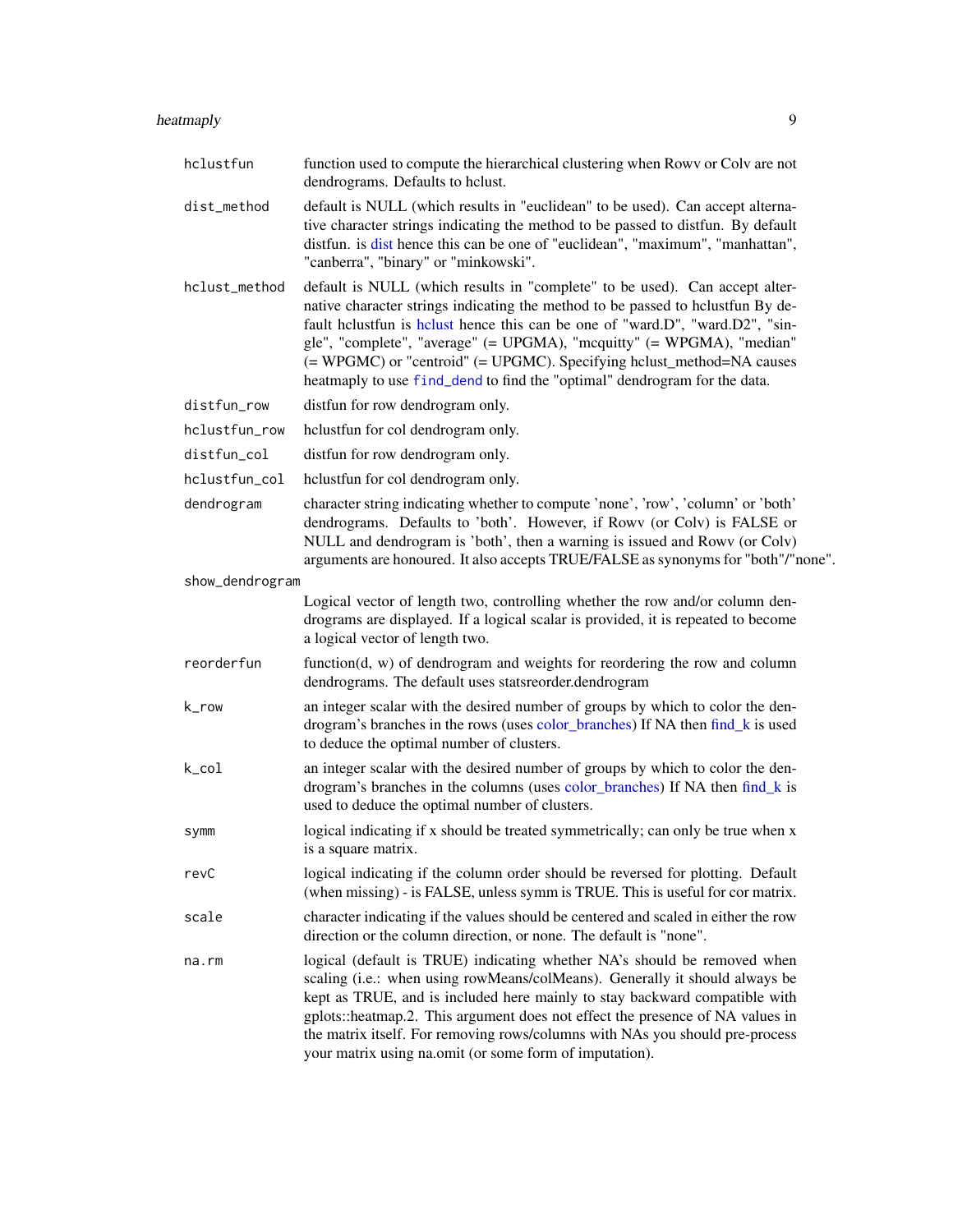<span id="page-9-0"></span>

| row_dend_left                | logical (default is FALSE). Should the row dendrogram be plotted on the left<br>side of the heatmap. If false then it will be plotted on the right side.                                                                                                                                                                                                                                                                                                                      |
|------------------------------|-------------------------------------------------------------------------------------------------------------------------------------------------------------------------------------------------------------------------------------------------------------------------------------------------------------------------------------------------------------------------------------------------------------------------------------------------------------------------------|
| margins                      | numeric vector of length 4 (default is $c(50,50,NA,0)$ ) containing the margins<br>(see layout) for column, row and main title names, respectively. The top margin<br>is NA by default. If main=="" then the top margin will be set to 0, otherwise it<br>will get 30. For a multiline title a larger default for the 3rd element should be<br>set. The right margin is NA by default, meaning it will be zero if row_dend_left<br>is FALSE, or 100 if row_dend_left is TRUE. |
| scale_fill_gradient_fun      |                                                                                                                                                                                                                                                                                                                                                                                                                                                                               |
|                              | A function that creates a smooth gradient for the heatmap. The default uses<br>scale_fill_gradientn with the values of colors, limits, and na.value that are sup-<br>plied by the user. The user can input a customized function, such as scale_color_gradient()<br>in order to get other results (although the virids default is quite recommended)                                                                                                                          |
| grid_color                   | control the color of the heatmap grid. Default is NA. Value passed to geom_tile.<br>Do not use this parameter on larger matrix sizes, as it can dramatically prolong<br>the build time of the heatmap. (another parameter, grid_color, will be added in<br>the future - once it is implemented in plotly) In the meantime it is MUCH better<br>to use the grid_gap argument.                                                                                                  |
| srtRow                       | if supplied, this overrides row_text_angle (this is to stay compatible with heatmap.2)                                                                                                                                                                                                                                                                                                                                                                                        |
| srtCol                       | if supplied, this overrides column_text_angle (this is to stay compatible with<br>heatmap.2)                                                                                                                                                                                                                                                                                                                                                                                  |
| xlab                         | A character title for the x axis.                                                                                                                                                                                                                                                                                                                                                                                                                                             |
| ylab                         | A character title for the y axis.                                                                                                                                                                                                                                                                                                                                                                                                                                             |
| main                         | A character title for the heatmap.                                                                                                                                                                                                                                                                                                                                                                                                                                            |
| titleX                       | logical (TRUE). should x-axis titles be retained? (passed to subplot).                                                                                                                                                                                                                                                                                                                                                                                                        |
| titleY                       | logical (TRUE). should y-axis titles be retained? (passed to subplot).                                                                                                                                                                                                                                                                                                                                                                                                        |
| hide_colorbar                | logical (FALSE). If TRUE, then the color bar (i.e.: the legend) is hidden.                                                                                                                                                                                                                                                                                                                                                                                                    |
| key.title                    | (character) main title of the color key. If set to NULL (default) no title will be<br>plotted.                                                                                                                                                                                                                                                                                                                                                                                |
| return_ppxpy                 | logical (FALSE). If TRUE, then no plotting is done and the p, px and py objects<br>are returned (before turning into plotly objects). This is a temporary option<br>which might be removed in the future just to make it easy to create a ggplot<br>heatmaps.                                                                                                                                                                                                                 |
|                              | row_side_colors, col_side_colors                                                                                                                                                                                                                                                                                                                                                                                                                                              |
|                              | data.frame of factors to produce row/column side colors in the style of heatmap.2/heatmap.3.<br>When a data.frame is provided, the column names are used as the label names<br>for each of the newly added row_side_colors. When a vector is provided it is co-<br>erced into a data.frame and the name of the side color will be just row_side_colors.                                                                                                                       |
|                              | row_side_palette, col_side_palette                                                                                                                                                                                                                                                                                                                                                                                                                                            |
|                              | Color palette functions to be used for row_side_colors and col_side_colors re-<br>spectively.                                                                                                                                                                                                                                                                                                                                                                                 |
| ColSideColors, RowSideColors |                                                                                                                                                                                                                                                                                                                                                                                                                                                                               |
|                              | passed to row_side_colors,col_side_colors in order to keep compatibility with<br>heatmap.2                                                                                                                                                                                                                                                                                                                                                                                    |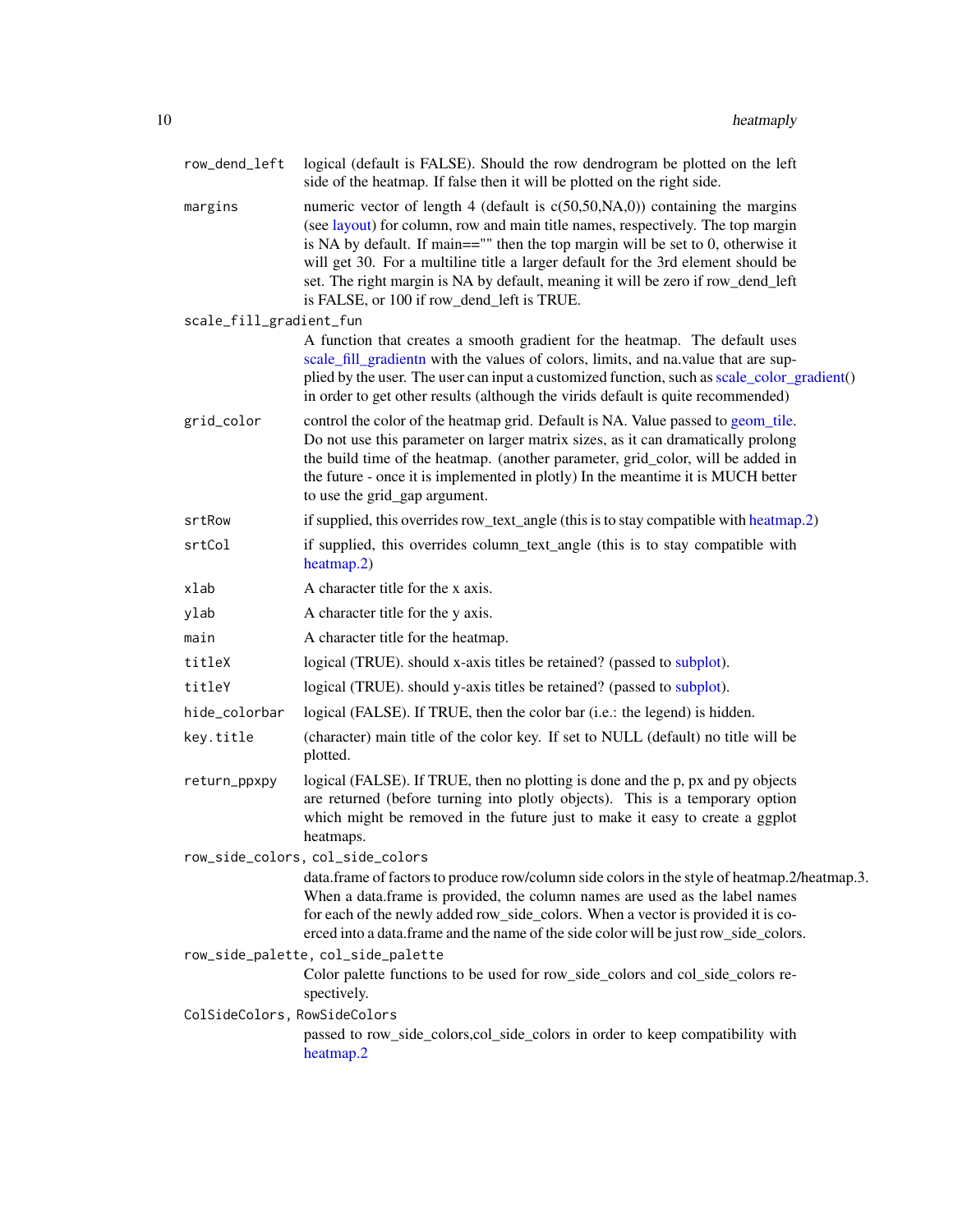<span id="page-10-0"></span>

| seriate            | character indicating the method of matrix sorting (default: "OLO"). Imple-<br>mented options include: "OLO" (Optimal leaf ordering, optimizes the Hamilto-<br>nian path length that is restricted by the dendrogram structure - works in $O(n^4)$<br>) "mean" (sorts the matrix based on the reorderfun using marginal means of the<br>matrix. This is the default used by heatmap.2), "none" (the default order pro-<br>duced by the dendrogram), "GW" (Gruvaeus and Wainer heuristic to optimize<br>the Hamiltonian path length that is restricted by the dendrogram structure) |
|--------------------|-----------------------------------------------------------------------------------------------------------------------------------------------------------------------------------------------------------------------------------------------------------------------------------------------------------------------------------------------------------------------------------------------------------------------------------------------------------------------------------------------------------------------------------------------------------------------------------|
|                    | heatmap_layers ggplot object(s) (eg, list(theme_bw())) to be added to the heatmap before con-<br>version to a plotly object.                                                                                                                                                                                                                                                                                                                                                                                                                                                      |
| side_color_layers  |                                                                                                                                                                                                                                                                                                                                                                                                                                                                                                                                                                                   |
|                    | ggplot2 objects to be added to side color plots, similar to heatmap_layers.                                                                                                                                                                                                                                                                                                                                                                                                                                                                                                       |
| dendrogram_layers  |                                                                                                                                                                                                                                                                                                                                                                                                                                                                                                                                                                                   |
|                    | ggplot2 objects to be added to dendrograms, similar to heatmap_layers and<br>side_color_layers.                                                                                                                                                                                                                                                                                                                                                                                                                                                                                   |
| branches_lwd       | numeric (default is 0.6). The width of the dendrograms' branches. If NULL then<br>it is ignored. If the "lwd" is already defined in Rowv/Colv then this parameter is<br>ignored (it is checked using has_edgePar("lwd")).                                                                                                                                                                                                                                                                                                                                                         |
| file               | name of the file(s) into which to save the heatmaply output. Should be a charac-<br>ter vector of strings ending with ".html" for a dynamic output, or ".png", ".jpeg",<br>".pdf" for a static output.                                                                                                                                                                                                                                                                                                                                                                            |
|                    | For example: heatmaply(x, file = "heatmaply_plot.html") or dir.create("folder");<br>$\text{heatmaply}(x, \text{ file} = \text{"folder/heatmaply\_plot.html"})$                                                                                                                                                                                                                                                                                                                                                                                                                    |
|                    | This is based on save Widget, and webshot for the static files. For more refined<br>control over the static file output, you should save the heatmaply object using<br>export and pass the arguments you want based on the ones in webshot.                                                                                                                                                                                                                                                                                                                                       |
|                    | Another example: heatmaply(x, file = $c$ ("heatmaply_plot.html", "heatmaply_plot.png"))                                                                                                                                                                                                                                                                                                                                                                                                                                                                                           |
| width, height      | The width and height of the image saved. Default is which uses 800 x 500 pixels.                                                                                                                                                                                                                                                                                                                                                                                                                                                                                                  |
| long_data          | Data in long format. Replaces x, so both should not be used. Colnames must<br>be c("name", "variable", "value"). If you do not have a names column you can<br>simply use a sequence of numbers from 1 to the number of "rows" in the data.                                                                                                                                                                                                                                                                                                                                        |
| plot_method        | Use "ggplot" or "plotly" to choose which library produces heatmap and dendro-<br>gram plots                                                                                                                                                                                                                                                                                                                                                                                                                                                                                       |
| label_names        | Names for labels of x, y and value/fill mouseover.                                                                                                                                                                                                                                                                                                                                                                                                                                                                                                                                |
|                    | fontsize_row, fontsize_col, cexRow, cexCol<br>Font size for row and column labels.                                                                                                                                                                                                                                                                                                                                                                                                                                                                                                |
|                    | subplot_widths, subplot_heights<br>The relative widths and heights of each subplot. The length of these vectors will<br>vary depending on the number of plots involved.                                                                                                                                                                                                                                                                                                                                                                                                           |
| colorbar_len       | The length of the colorbar/color key relative to the total plot height. Only used<br>if $plot\_method = "plotly"$                                                                                                                                                                                                                                                                                                                                                                                                                                                                 |
| colorbar_thickness | The thickness (width) of the colorbar/color key in pixels. Only used if plot_method<br>$=$ "plotly".                                                                                                                                                                                                                                                                                                                                                                                                                                                                              |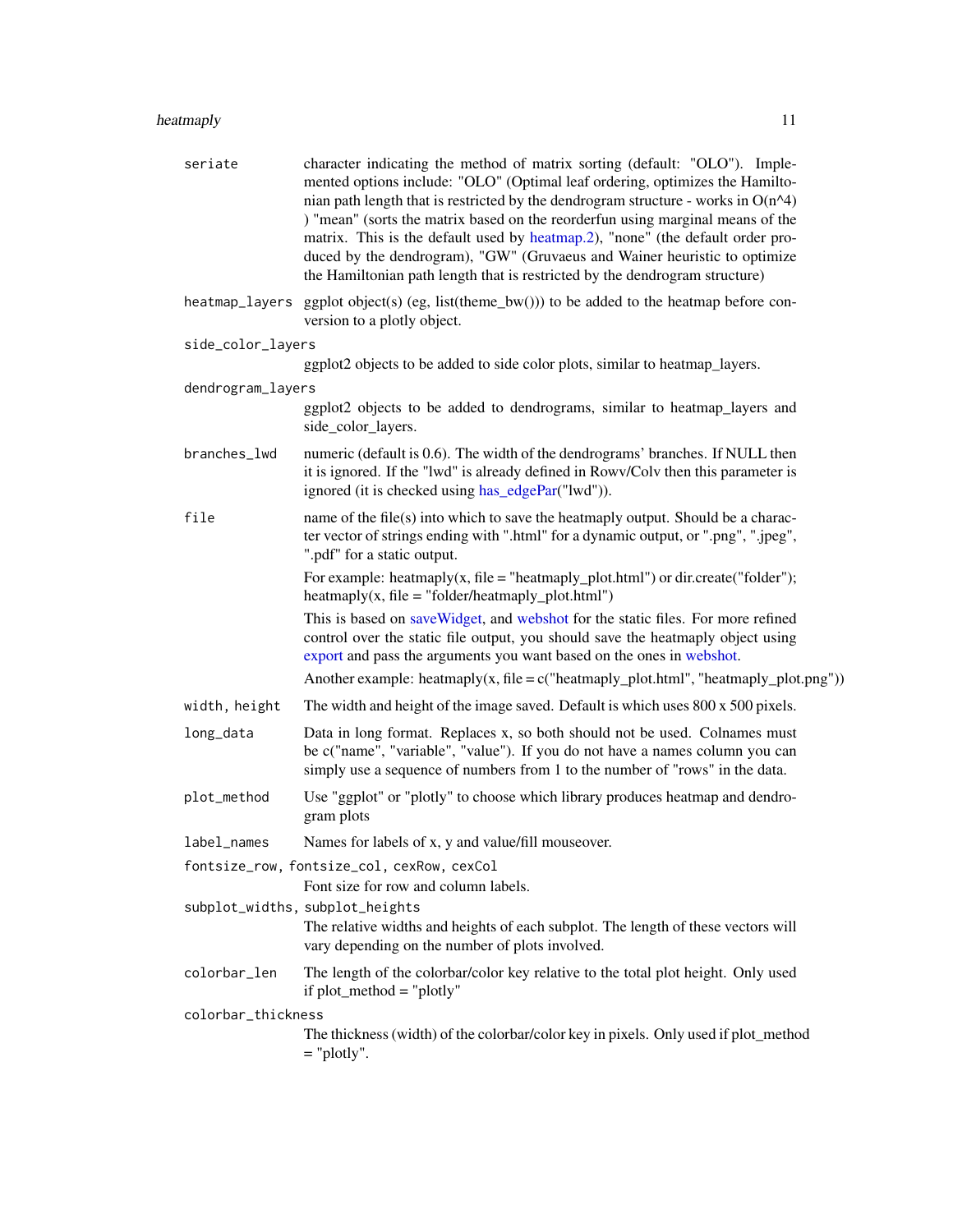<span id="page-11-0"></span>

|                              | colorbar_xanchor, colorbar_yanchor                                                                                                                                                                                                                                                                                                                                                                                                                                                                                         |
|------------------------------|----------------------------------------------------------------------------------------------------------------------------------------------------------------------------------------------------------------------------------------------------------------------------------------------------------------------------------------------------------------------------------------------------------------------------------------------------------------------------------------------------------------------------|
|                              | The x and y anchoring points of the colorbar/color legend. Can be "left", "mid-<br>dle" or "right" for colorbar_xanchor, and "top", "middle" or "bottom" for color-                                                                                                                                                                                                                                                                                                                                                        |
|                              | bar_yanchor. See colorbar for more details.                                                                                                                                                                                                                                                                                                                                                                                                                                                                                |
| colorbar_xpos, colorbar_ypos |                                                                                                                                                                                                                                                                                                                                                                                                                                                                                                                            |
|                              | The x and y co-ordinates (in proportion of the plot window) of the colorbar/color<br>legend. See colorbar for more details.                                                                                                                                                                                                                                                                                                                                                                                                |
|                              | showticklabels A logical vector of length two (default is TRUE). If FALSE, then the ticks are<br>removed from the sides of the plot. The first location refers to the x axis and<br>the second to the y axis. If only one value is supplied (TRUE/FALSE) then it is<br>replicated to get to length 2. When using this parameter, it might be worth also<br>adjusting margins. This option should be used when working with medium to<br>large matrix size as it makes the heatmap much faster (and the hover still works). |
| dynamicTicks                 | (default: FALSE). passed to ggplotly: should plotly.js dynamically generate<br>axis tick labels? Dynamic ticks are useful for updating ticks in response to<br>zoom/pan interactions; however, they can not always reproduce labels as they<br>would appear in the static ggplot2 image.                                                                                                                                                                                                                                   |
| grid_size                    | When node_type is "scatter", this controls point size. When node_type is "heatmap",<br>this controls the size of the grid between heatmap cells.                                                                                                                                                                                                                                                                                                                                                                           |
| node_type                    | For plot_method = "ggplot", should the heatmap be rendered as a x-y scatter<br>plot (node_type = "scatter") or a heatmap (node_type = "heatmap"). Default is<br>$node_type = "heatmap".$                                                                                                                                                                                                                                                                                                                                   |
|                              | point_size_mat Matrix to map to point size                                                                                                                                                                                                                                                                                                                                                                                                                                                                                 |
| point_size_name              |                                                                                                                                                                                                                                                                                                                                                                                                                                                                                                                            |
|                              | Name of point size mapping (for hovertext/legend)                                                                                                                                                                                                                                                                                                                                                                                                                                                                          |
| label_format_fun             |                                                                                                                                                                                                                                                                                                                                                                                                                                                                                                                            |
|                              | Function to format hovertext (eg, function() round(, digits=3) or<br>$function() format(, digits=3)$                                                                                                                                                                                                                                                                                                                                                                                                                       |
| labRow, labCol               | character vectors with row and column labels to use; these default to row-<br>$names(x)$ or colnames $(x)$ , respectively. if set to NA, they change the value in<br>showticklabels to be FALSE. This is mainly to keep backward compatibility<br>with gplots::heatmap.2.                                                                                                                                                                                                                                                  |
| custom_hovertext             |                                                                                                                                                                                                                                                                                                                                                                                                                                                                                                                            |
|                              | Custom hovertext matrix (the same dimensions as the input). If plot_method<br>is "plotly" then just this text is displayed; if plot_method if "ggplot" then it is<br>appended to the existing text.                                                                                                                                                                                                                                                                                                                        |
|                              | dend_hoverinfo Boolean value which controls whether mouseover text is shown for the row and<br>column dendrograms.                                                                                                                                                                                                                                                                                                                                                                                                         |
| side_color_colorbar_len      |                                                                                                                                                                                                                                                                                                                                                                                                                                                                                                                            |
|                              | As with colorbar_len, this controls the length of the colorbar/color key relative<br>to the total plot height. This argument controls the colorbar_len of the side<br>colour plots. Only used if plot_method = "plotly".                                                                                                                                                                                                                                                                                                   |
|                              |                                                                                                                                                                                                                                                                                                                                                                                                                                                                                                                            |

# Examples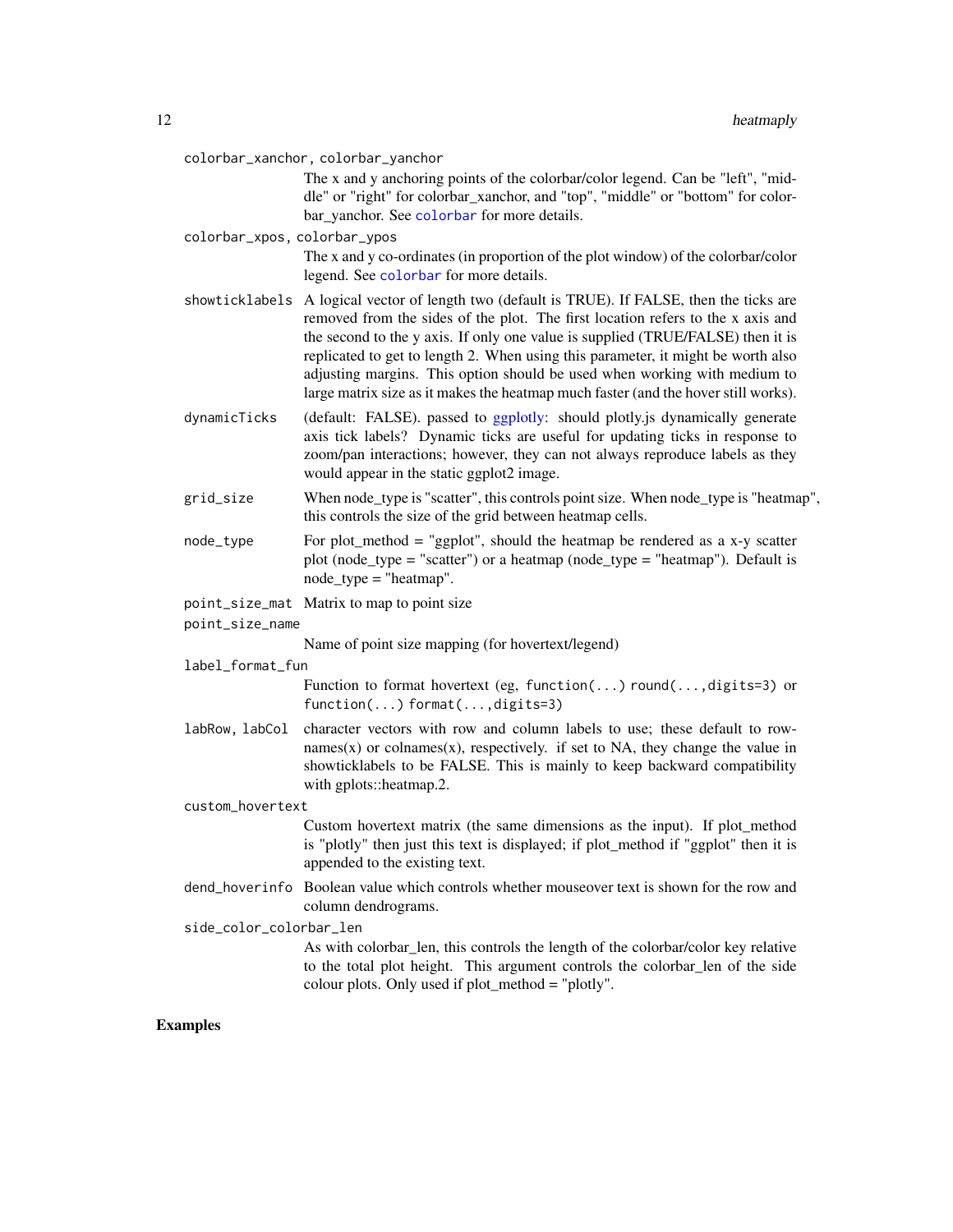#### heatmaply 13

```
## Not run:
```

```
# mtcars
# x <- heatmapr(mtcars)
library(heatmaply)
heatmaply(iris[, -5], k_{row} = 3, k_{col} = 2)
heatmaply(cor(iris[,-5]))
\text{heatmaply}(\text{cor}(iris[, -5]), \text{limits} = c(-1,1))heatmaply(mtcars, k_{row} = 3, k_{col} = 2)
# heatmaply(mtcars, k_row = 3, k_col = 2, grid_color = "white")
heatmaply(mtcars, k-row = 3, k,col = 2, grid-gap = 1)
```

```
# make sure there is enough room for the labels:
heatmaply(mtcars, margins = c(40, 130))
# this is the same as using:
heatmaply(mtcars) %\gg% layout(margin = list(1 = 130, b = 40))
```

```
# control text angle
heatmaply(mtcars, column_text_angle = 90, margins = c(40, 130))
# the same as using srtCol:
# heatmaply(mtcars, srtCol = 90) %\gg% layout(margin = list(1 = 130, b = 40))
```

```
x <- mtcars
# different colors
\text{heatmaply}(x, \text{ colors} = \text{heat}.\text{colors}(200))# using special scale_fill_gradient_fun colors
heatmaply(x, scale_fill_gradient_fun = scale_color_gradient())
```

```
# We can join two heatmaps together:
library(heatmaply)
hm1 < - \text{heatmaply(mtcars, margins = c(40, 130))}hm2 < - \text{heatmaply}(mtcars, scale = "col", margins = c(40, 130))
subplot(hm1, hm2, margin = .2)
```

```
# If we want to share the Y axis, then it is risky to keep any of the dendrograms:
library(heatmaply)
hm1 <- heatmaply(mtcars, Colv = FALSE, Rowv = FALSE, margins = c(40, 130))
hm2 <- heatmaply(mtcars, scale = "col" , Colv = FALSE, Rowv = FALSE,
             margins = c(40, 130))
subplot(hm1, hm2, margin = .02, shareY = TRUE)
```

```
# We can save heatmaply as an HTML file by using:
heatmaply(iris[,-5], file = "heatmaply_iris.html")
# or a png/pdf/jpeg file using:
heatmaply(iris[,-5], file = "heatmaply_iris.png")
# or just doing it in one go:
heatmaply(iris[,-5], file = c("heatmaply_iris.html", "heatmaply_iris.png") )
```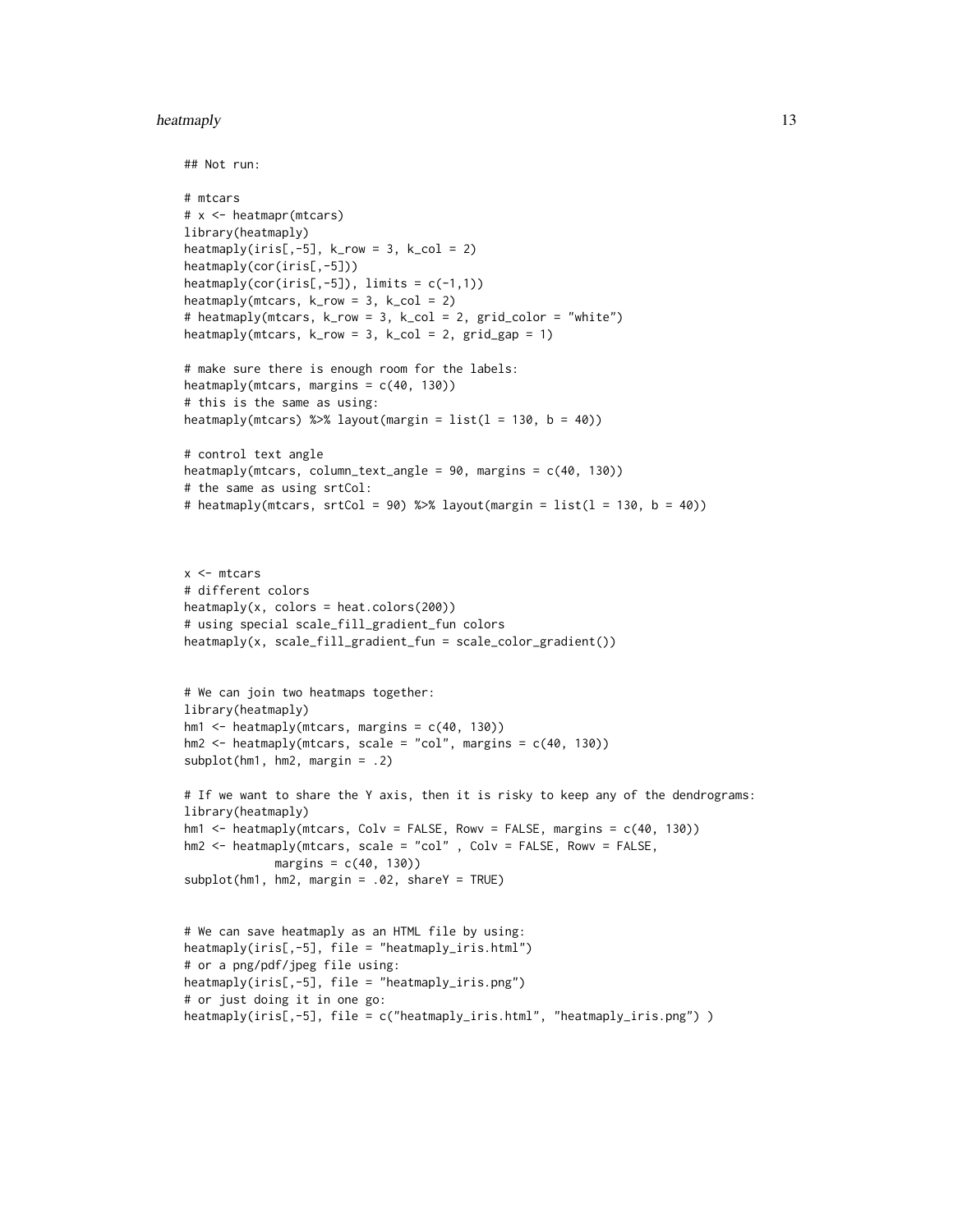#### 14 heatmaply

```
# If we don't want the HTML to be selfcontained, we can use the following:
library(heatmaply)
library(htmlwidgets)
heatmaply(iris[,-5]) %>%
   saveWidget(file="heatmaply_iris.html",selfcontained = FALSE)
# Example for using RowSideColors
x <- as.matrix(datasets::mtcars)
rc <- colorspace::rainbow_hcl(nrow(x))
library(gplots)
library(viridis)
heatmap.2(x, trace = "none", col = viridis(100),
          RowSideColors=rc)
heatmaply(x, seriate = "mean",
          RowSideColors=rc)
heatmaply(x[,-c(8,9)], seriate = "mean",
          col\_side\_colors = c(rep(0,5), rep(1,4)),row\_side\_colors = x[, 8:9]heatmaply(x[,-c(8,9)], seriate = "mean",
          col\_side\_colors = data frame(a=c(rep(0,5), rep(1,4))),row\_side\_colors = x[, 8:9]## Example of using Rowv And Colv for custumized dendrograms.
x <- as.matrix(datasets::mtcars)
# now let's spice up the dendrograms a bit:
library(dendextend)
row_dend <- x %>% dist %>% hclust %>% as.dendrogram %>%
  set("branches_k_color", k = 3) %>% set("branches_lwd", 4) %>%
  ladderize
# rotate_DendSer(ser_weight = dist(x))
col_dend <- x %>% t %>% dist %>% hclust %>% as.dendrogram %>%
  set("branches_k_color", k = 2) %>% set("branches_lwd", 4) %>%
  ladderize
# rotate_DendSer(ser_weight = dist(t(x)))
\text{heatmaply}(x, \text{Row} = \text{row\_dend}, \text{Colv} = \text{col\_dend})heatmaply(is.na10(airquality))
heatmaply(is.na10(airquality), grid_gap = 1)
```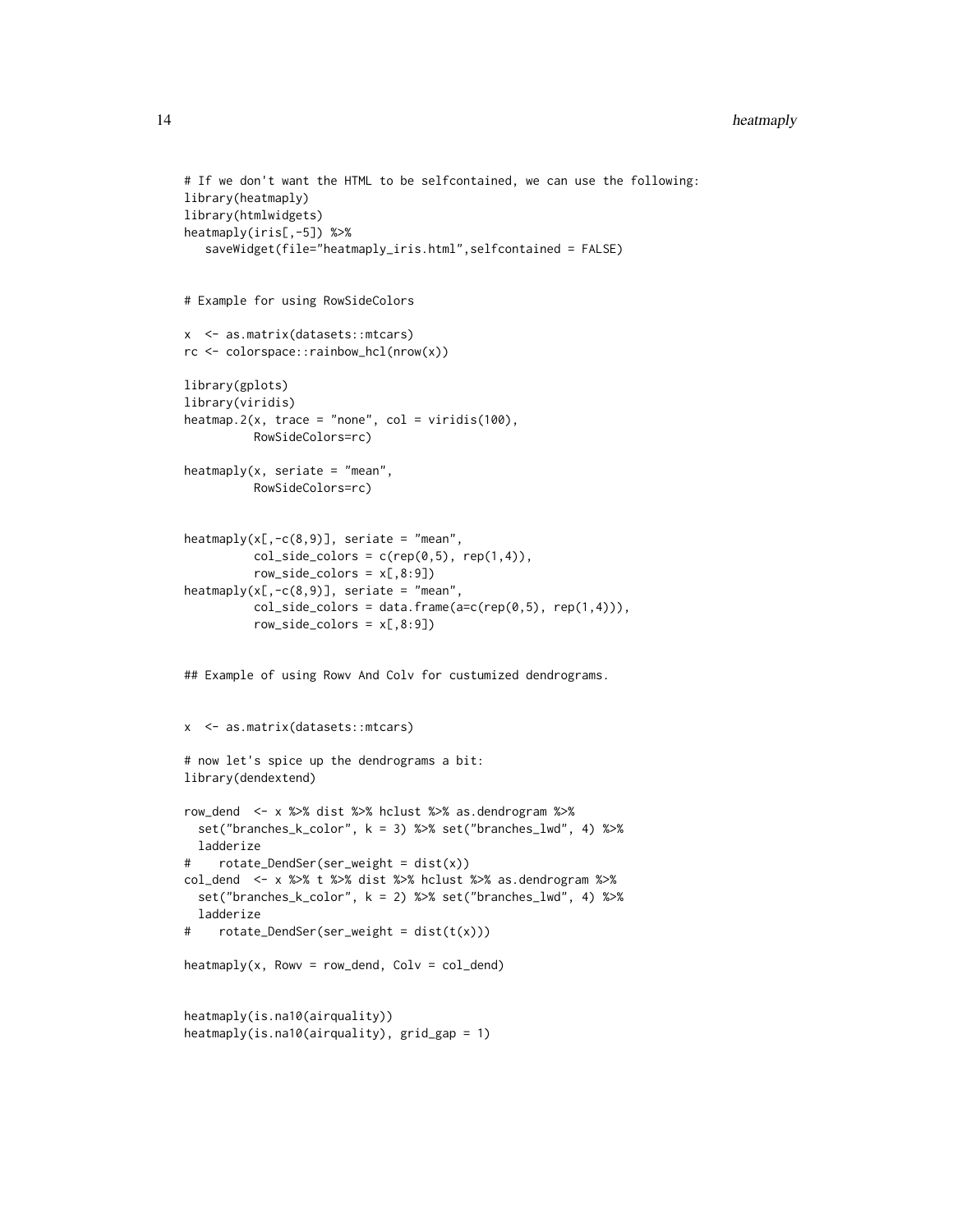#### <span id="page-14-0"></span>heatmapr and the state of the state of the state of the state of the state of the state of the state of the state of the state of the state of the state of the state of the state of the state of the state of the state of t

```
# grid_gap can handle quite large data matrix
heatmaply(matrix(1:10000,100,100), k_row = 3, k_col = 3, grid_gap = 1)
# Examples of playing with font size:
heatmaply(mtcars, fontsize_col = 20, fontsize_row = 5, margin = c(100,90))
# Example for using subplot_width/subplot_height
heatmaply(percentize(mtcars),
     subplot_widths=c(0.6, 0.4),
     subplot_heights=c(0.05, 0.95))
# Example of removing labels and thus making the plot faster
heatmaply(iris, showticklabels = c(T,F), margins = c(80,10))
# this is what allows for a much larger matrix to be printed:
set.seed(2017-05-18)
large_x <- matrix(rnorm(19), 1000,100)
heatmaply(large_x, dendrogram = F, showticklabels = F, margins = c(1,1))
## End(Not run)
## Not run:
heatmaply_na(airquality)
## End(Not run)
## Not run:
heatmaply_cor(cor(mtcars))
## End(Not run)
```
<span id="page-14-1"></span>

heatmapr *Creates a heatmapr object*

#### Description

An object of class heatmapr includes all the needed information for producing a heatmap. The goal is to separate the pre-processing of the heatmap elements from the graphical rendering of the object, which could be done using plotly (but potentially also with other graphical devices).

#### Usage

heatmapr( x, Rowv,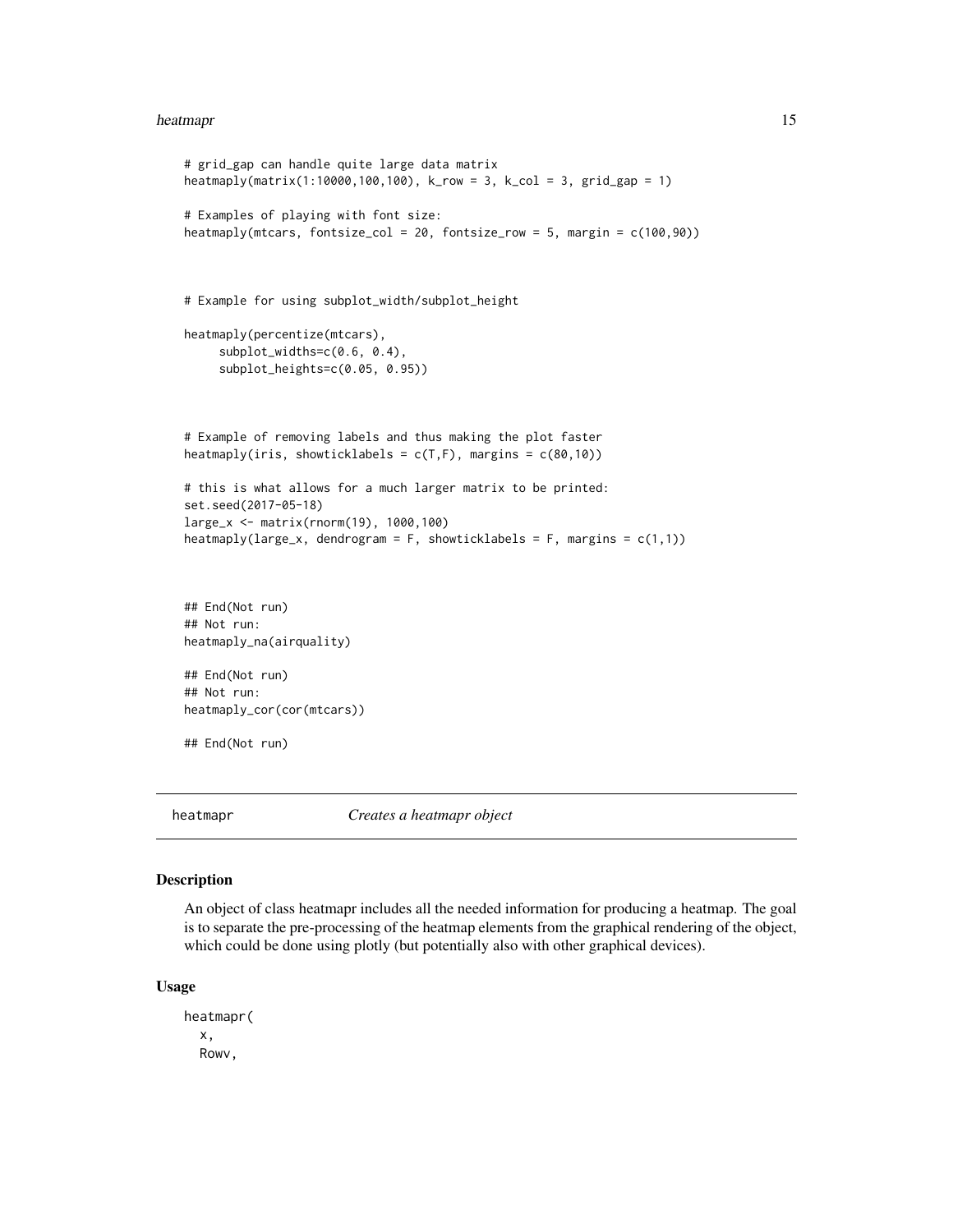```
Colv,
distfun = dist,
hclustfun = hclust,
dist_method = NULL,
hclust_method = NULL,
distfun_row,
hclustfun_row,
distfun_col,
hclustfun_col,
dendrogram = c("both", "row", "column", "none"),
show_dendrogram = c(TRUE, TRUE),
reorderfun = function(d, w) reorder(d, w),
k_row = 1,
k_{col} = 1,
symm = FALSE,
revC,
scale = c("none", "row", "column"),
na.rm = TRUE,labRow = rownames(x),
labCol = colnames(x),
cexRow,
cexCol,
digits = 3L,
cellnote = NULL,
theme = NULL,
colors = "RdYlBu",
width = NULL,height = NULL,xaxis_height = 80,
yaxis_width = 120,
xaxis_font_size = NULL,
yaxis_font_size = NULL,
brush\_color = "#0000FF",show_grid = TRUE,
anim_duration = 500,
row_side_colors,
col_side_colors,
seriate = c("OLO", "mean", "none", "GW"),point_size_mat = NULL,
custom_hovertext = NULL,
...
```
 $\mathcal{L}$ 

# Arguments

x A numeric matrix Defaults to TRUE unless x contains any NAs.

Rowv determines if and how the row dendrogram should be reordered. By default, it is TRUE, which implies dendrogram is computed and reordered based on row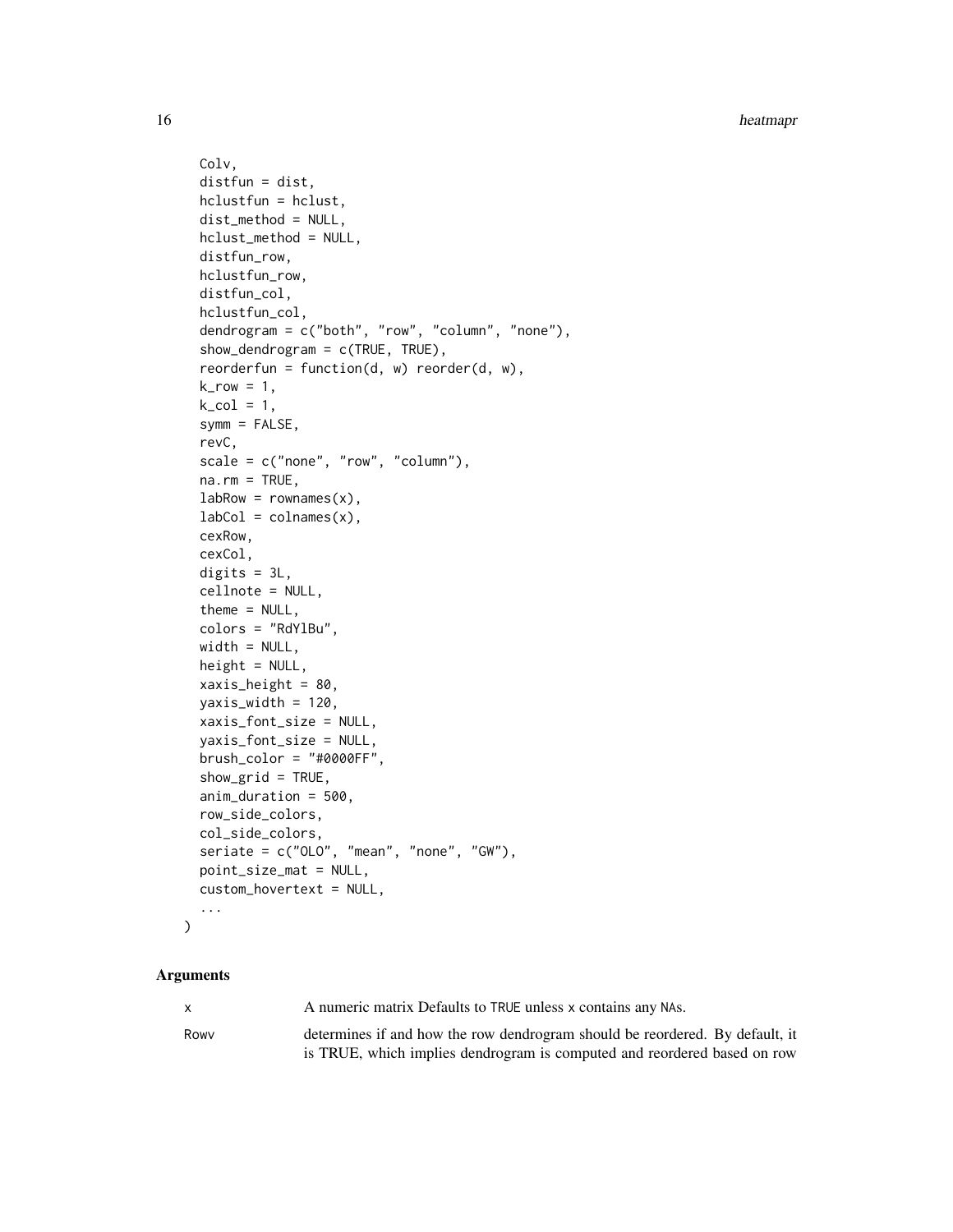<span id="page-16-0"></span>

|                 | means. If NULL or FALSE, then no dendrogram is computed and no reordering<br>is done. If a dendrogram (or holust), then it is used "as-is", ie without any<br>reordering. If a vector of integers, then dendrogram is computed and reordered<br>based on the order of the vector.                                                                                   |  |
|-----------------|---------------------------------------------------------------------------------------------------------------------------------------------------------------------------------------------------------------------------------------------------------------------------------------------------------------------------------------------------------------------|--|
| Colv            | determines if and how the column dendrogram should be reordered. Has the<br>options as the Rowy argument above and additionally when x is a square matrix,<br>$Colv = "Rowv"$ means that columns should be treated identically to the rows.                                                                                                                         |  |
| distfun         | function used to compute the distance (dissimilarity) between both rows and<br>columns. Defaults to dist.                                                                                                                                                                                                                                                           |  |
| hclustfun       | function used to compute the hierarchical clustering when Rowy or Colv are not<br>dendrograms. Defaults to helust.                                                                                                                                                                                                                                                  |  |
| dist_method     | default is NULL (which results in "euclidean" to be used). Can accept alterna-<br>tive character strings indicating the method to be passed to distfun. By default<br>distfun. is dist hence this can be one of "euclidean", "maximum", "manhattan",<br>"canberra", "binary" or "minkowski".                                                                        |  |
| hclust_method   | default is NULL (which results in "complete" to be used). Can accept alter-<br>native character strings indicating the method to be passed to hclustfun By de-<br>fault helustfun is helust hence this can be one of "ward.D", "ward.D2", "sin-<br>gle", "complete", "average" (= UPGMA), "mcquitty" (= WPGMA), "median"<br>$(= WPGMC)$ or "centroid" $(= UPGMC)$ . |  |
| distfun_row     | distfun for row dendrogram only.                                                                                                                                                                                                                                                                                                                                    |  |
| hclustfun_row   | helustfun for col dendrogram only.                                                                                                                                                                                                                                                                                                                                  |  |
| distfun_col     | distfun for row dendrogram only.                                                                                                                                                                                                                                                                                                                                    |  |
| hclustfun_col   | hclustfun for col dendrogram only.                                                                                                                                                                                                                                                                                                                                  |  |
| dendrogram      | character string indicating whether to compute 'none', 'row', 'column' or 'both'<br>dendrograms. Defaults to 'both'. However, if Rowy (or Colv) is FALSE or<br>NULL and dendrogram is 'both', then a warning is issued and Rowv (or Colv)<br>arguments are honoured.                                                                                                |  |
| show_dendrogram |                                                                                                                                                                                                                                                                                                                                                                     |  |
|                 | Logical vector of length controlling whether the row and column dendrograms<br>are displayed. If a logical scalar is provided, it is repeated to become a logical<br>vector of length two.                                                                                                                                                                          |  |
| reorderfun      | function $(d, w)$ of dendrogram and weights for reordering the row and column<br>dendrograms. The default uses statsreorder.dendrogram                                                                                                                                                                                                                              |  |
| k_row           | an integer scalar with the desired number of groups by which to color the den-<br>drogram's branches in the rows (uses color_branches) If NA then find_k is used<br>to deduce the optimal number of clusters.                                                                                                                                                       |  |
| $k_{col}$       | an integer scalar with the desired number of groups by which to color the den-<br>drogram's branches in the columns (uses color_branches) If NA then find_k is<br>used to deduce the optimal number of clusters.                                                                                                                                                    |  |
| symm            | logical indicating if x should be treated symmetrically; can only be true when x<br>is a square matrix.                                                                                                                                                                                                                                                             |  |
| revC            | logical indicating if the column order should be reversed for plotting. Default<br>(when missing) - is FALSE, unless symm is TRUE. This is useful for cor matrix.                                                                                                                                                                                                   |  |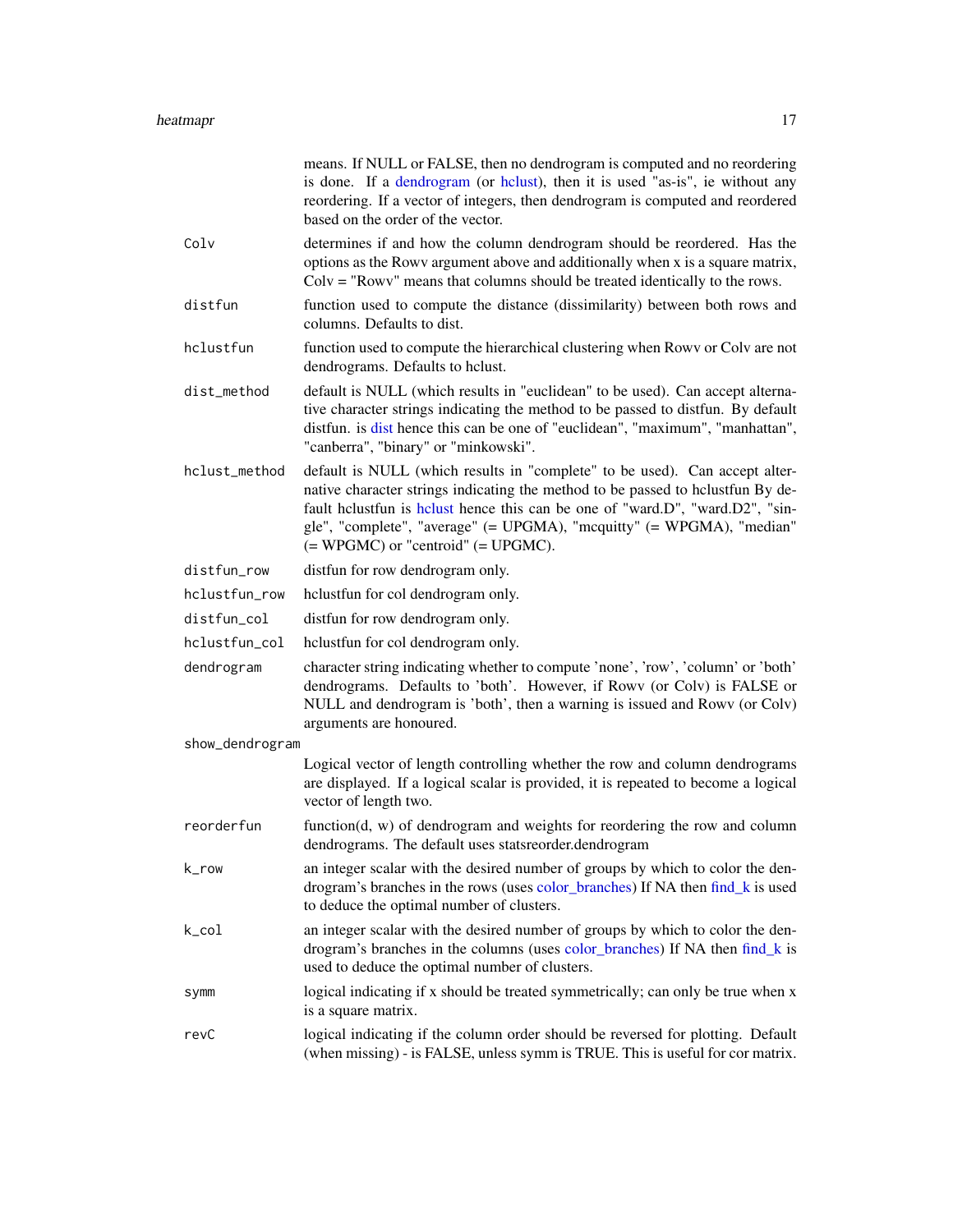<span id="page-17-0"></span>

| scale           | character indicating if the values should be centered and scaled in either the row<br>direction or the column direction, or none. The default is "none".                                                                                                                                                                                                                                                                                                                                                                                                                          |  |
|-----------------|-----------------------------------------------------------------------------------------------------------------------------------------------------------------------------------------------------------------------------------------------------------------------------------------------------------------------------------------------------------------------------------------------------------------------------------------------------------------------------------------------------------------------------------------------------------------------------------|--|
| na.rm           | logical indicating whether NA's should be removed.                                                                                                                                                                                                                                                                                                                                                                                                                                                                                                                                |  |
| labRow          | character vectors with row labels to use (from top to bottom); default to row-<br>$names(x)$ .                                                                                                                                                                                                                                                                                                                                                                                                                                                                                    |  |
| labCol          | character vectors with column labels to use (from left to right); default to col-<br>$names(x)$ .                                                                                                                                                                                                                                                                                                                                                                                                                                                                                 |  |
| cexRow          | positive numbers. If not missing, it will override xaxis_font_size and will<br>give it a value cexRow*14                                                                                                                                                                                                                                                                                                                                                                                                                                                                          |  |
| cexCol          | positive numbers. If not missing, it will override yaxis_font_size and will<br>give it a value cexCol*14                                                                                                                                                                                                                                                                                                                                                                                                                                                                          |  |
| digits          | integer indicating the number of decimal places to be used by round for 'label'.                                                                                                                                                                                                                                                                                                                                                                                                                                                                                                  |  |
| cellnote        | (optional) matrix of the same dimensions as x that has the human-readable ver-<br>sion of each value, for displaying on top of the heatmap cells.                                                                                                                                                                                                                                                                                                                                                                                                                                 |  |
| theme           | A custom CSS theme to use. Currently the only valid values are "" and "dark".<br>"dark" is primarily intended for standalone visualizations, not R Markdown or<br>Shiny.                                                                                                                                                                                                                                                                                                                                                                                                          |  |
| colors          | Either a colorbrewer2.org palette name (e.g. "Y10rRd" or "Blues"), or a vector<br>of colors to interpolate in hexadecimal "#RRGGBB" format, or a color interpola-<br>tion function like colorRamp.                                                                                                                                                                                                                                                                                                                                                                                |  |
| width           | Width in pixels (optional, defaults to automatic sizing).                                                                                                                                                                                                                                                                                                                                                                                                                                                                                                                         |  |
| height          | Height in pixels (optional, defaults to automatic sizing).                                                                                                                                                                                                                                                                                                                                                                                                                                                                                                                        |  |
| xaxis_height    | Size of axes, in pixels.                                                                                                                                                                                                                                                                                                                                                                                                                                                                                                                                                          |  |
| yaxis_width     | Size of axes, in pixels.                                                                                                                                                                                                                                                                                                                                                                                                                                                                                                                                                          |  |
| xaxis_font_size |                                                                                                                                                                                                                                                                                                                                                                                                                                                                                                                                                                                   |  |
|                 | Font size of axis labels, as a CSS size (e.g. "14px" or "12pt").                                                                                                                                                                                                                                                                                                                                                                                                                                                                                                                  |  |
| yaxis_font_size |                                                                                                                                                                                                                                                                                                                                                                                                                                                                                                                                                                                   |  |
| brush_color     | Font size of axis labels, as a CSS size (e.g. "14px" or "12pt").<br>The base color to be used for the brush. The brush will be filled with a low-<br>opacity version of this color. "#RRGGBB" format expected.                                                                                                                                                                                                                                                                                                                                                                    |  |
| show_grid       | TRUE to show gridlines, FALSE to hide them, or a numeric value to specify the<br>gridline thickness in pixels (can be a non-integer).                                                                                                                                                                                                                                                                                                                                                                                                                                             |  |
| anim_duration   | Number of milliseconds to animate zooming in and out. For large x it may help<br>performance to set this value to 0.                                                                                                                                                                                                                                                                                                                                                                                                                                                              |  |
|                 | row_side_colors, col_side_colors                                                                                                                                                                                                                                                                                                                                                                                                                                                                                                                                                  |  |
|                 | data.frame of factors to produce row/column side colors in the style of heatmap.2/heatmap.3.<br>col_side_colors should be "wide", ie be the same dimensions as the column side<br>colors it will produce.                                                                                                                                                                                                                                                                                                                                                                         |  |
| seriate         | character indicating the method of matrix sorting (default: "OLO"). Imple-<br>mented options include: "OLO" (Optimal leaf ordering, optimizes the Hamilto-<br>nian path length that is restricted by the dendrogram structure - works in $O(n^2)$<br>) "mean" (sorts the matrix based on the reorderfun using marginal means of the<br>matrix. This is the default used by heatmap.2), "none" (the default order pro-<br>duced by the dendrogram), "GW" (Gruvaeus and Wainer heuristic to optimize<br>the Hamiltonian path length that is restricted by the dendrogram structure) |  |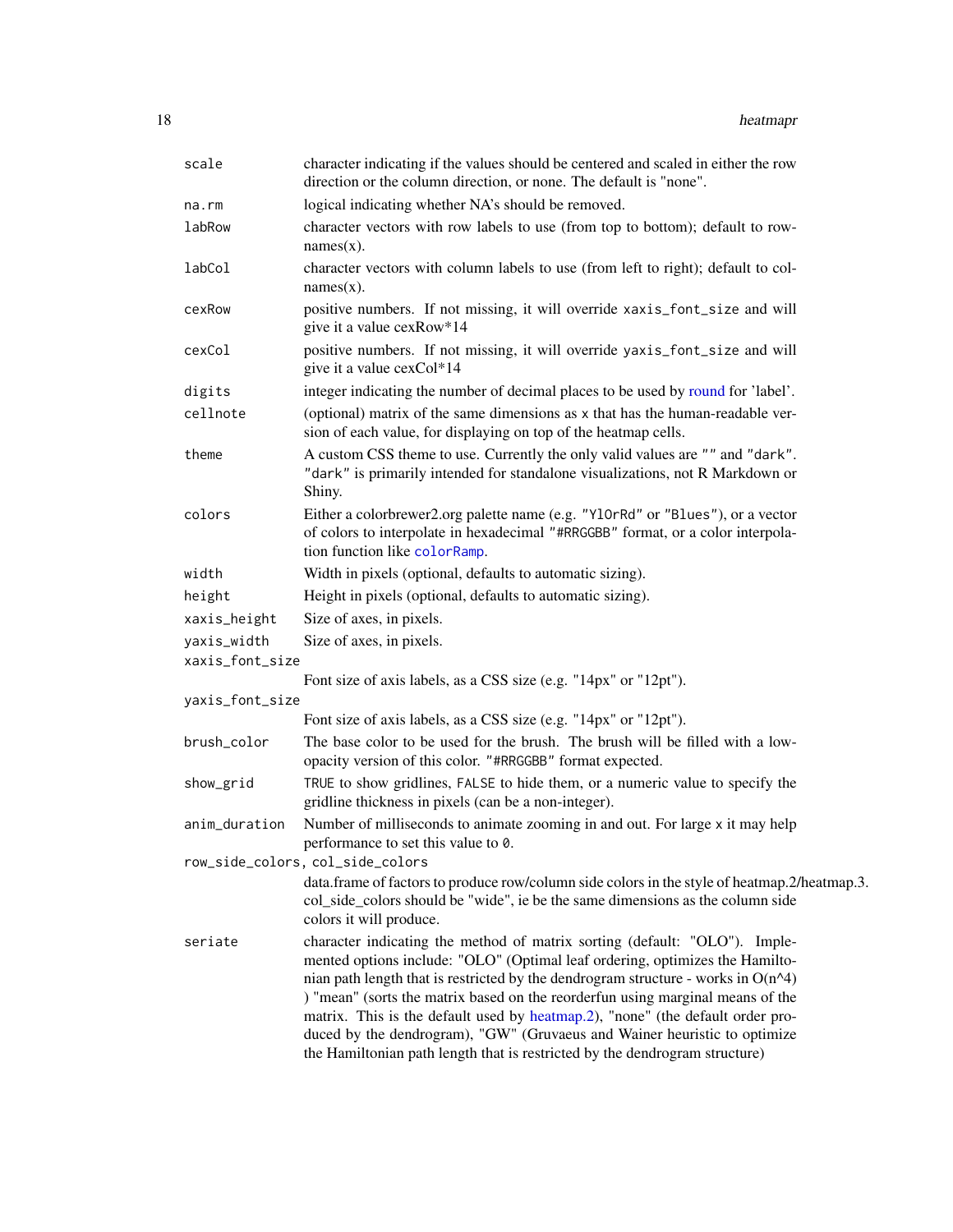# <span id="page-18-0"></span>is.heatmapr 19

|                         | point_size_mat A matrix of values which can be mapped to point size |
|-------------------------|---------------------------------------------------------------------|
| custom_hovertext        |                                                                     |
|                         | Custom hovertext matrix (the same dimensions as the input).         |
| $\cdot$ $\cdot$ $\cdot$ | currently ignored                                                   |

# Source

The interface was designed based on [heatmap,](#page-0-0) [heatmap.2,](#page-0-0) and (the also d3heatmap).

# See Also

[heatmap,](#page-0-0) [heatmap.2](#page-0-0)

# Examples

```
## Not run:
library(heatmaply)
hm <- heatmapr(mtcars, scale = "column", colors = "Blues")
heatmaply(hm)
```
## End(Not run)

is.heatmapr *Is the object of class heatmapr*

# Description

Is the object of class heatmapr.

# Usage

is.heatmapr(x)

# Arguments

x an object.

#### Value

logical - is the object of class heatmapr.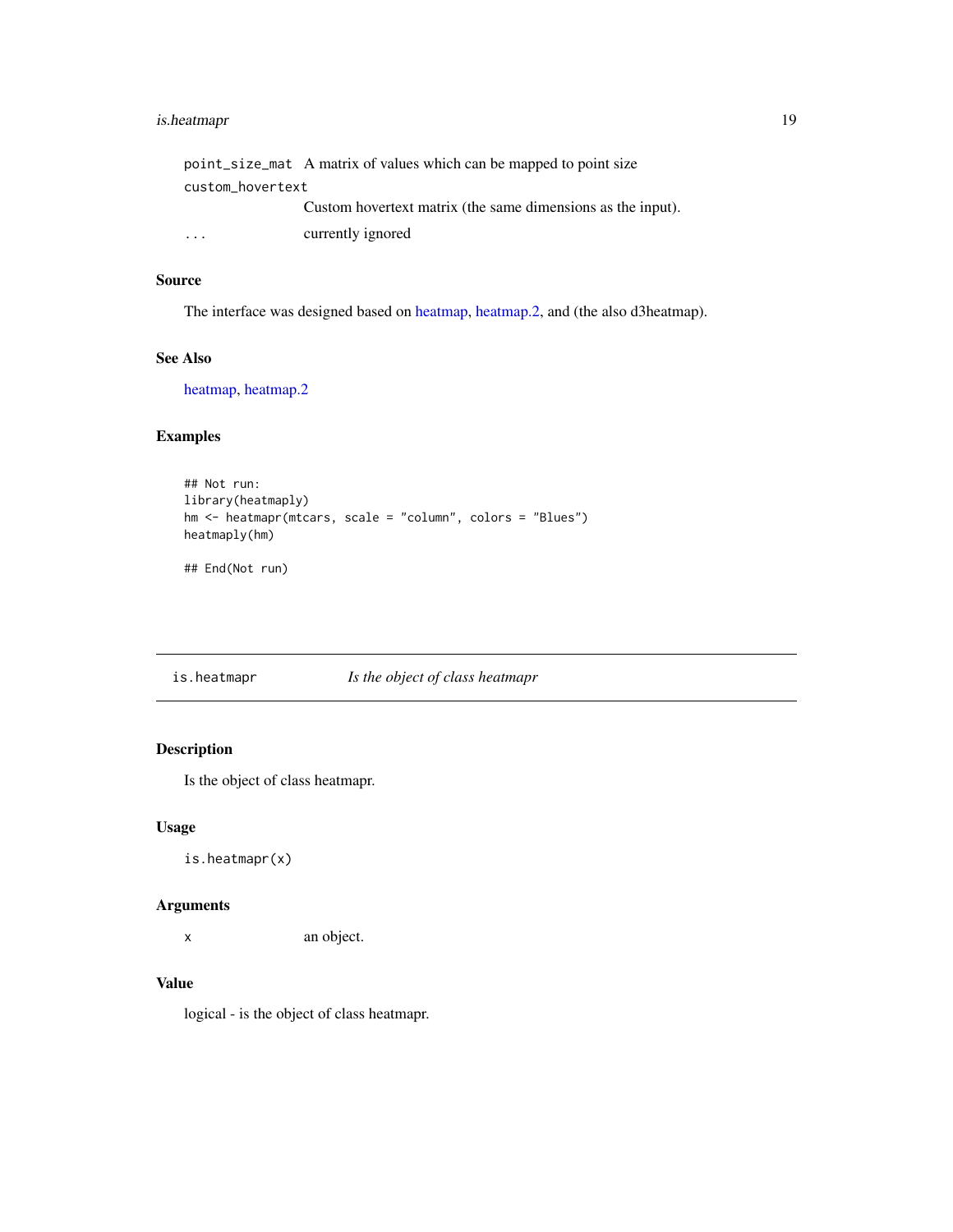## <span id="page-19-1"></span><span id="page-19-0"></span>Description

is.na10 is a helper function for creating heatmaps to diagnose missing value patterns. It is similar to [is.na](#page-0-0) but instead of returning a logical TRUE/FALSE vector (or matrix) it returns a numeric 1/0 output. This enables the [heatmaply](#page-3-1) function to be used on the data.

#### Usage

 $is.na10(x, ...)$ 

#### Arguments

| X       | a vector, matrix or data frame. |
|---------|---------------------------------|
| $\cdot$ | not used.                       |

#### Value

Returns a numeric (instead of a logical) variable/matrix of 1 (missing) or 0 (not missing) values (hence the name is.na10) while still preserving the attributes resulted from running [is.na.](#page-0-0)

These are useful for funnelling into a heatmap (see the examples).

## See Also

[is.na,](#page-0-0) the grid\_gap parameter in [heatmaply.](#page-3-1)

# Examples

```
## Not run:
x < - mtcars
x \leftarrow data.frame(x)x$am <- factor(x$am)
x$vs <- factor(x$vs)
set.seed(2017-01-19)
x[sample(nrow(x))[1:6],sample(ncol(x))[1:6]] \leftarrow NA# nice grey colors from here: https://github.com/njtierney/visdat/blob/master/R/vis_miss_ly.R
```

```
x %>% is.na10 %>% heatmaply( colors = c("grey80", "grey20"), dendrogram = "none")
x %>% is.na10 %>% heatmaply( colors = c("grey80", "grey20"), k_col = 2, k_row = 2)
```

```
heatmaply(is.na10(airquality), grid_gap = 1,
        colors = c("grey80", "grey20"), k_col = 2, k_row = 2)
```
## End(Not run)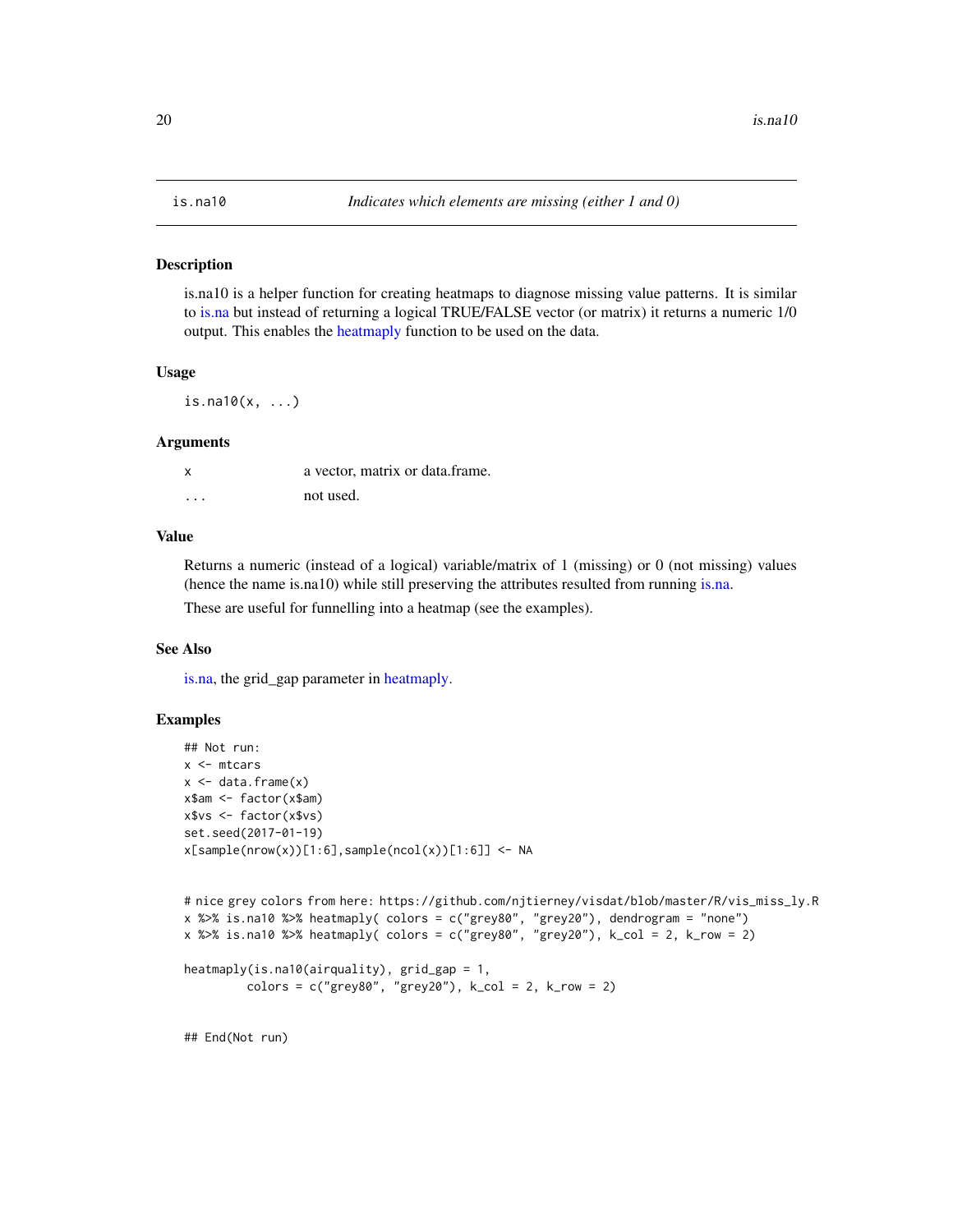<span id="page-20-0"></span>

#### Description

Helpful for the plot\_method in linkheatmaply.

#### Usage

is.plotly(x)

#### Arguments

x an object to check

### Value

TRUE if the object inherits "plotly" as a class.

<span id="page-20-1"></span>

normalize *Normalization transformation (0-1)*

#### Description

An Empirical Normalization Transformation brings data to the 0 to 1 scale by substracting the minimum and dividing by the maximum of all observations. This is similar to [percentize](#page-21-1) in that it allows to compare variables of different scales, but it also keeps the shape of the distribution.

### Usage

normalize(x, ...)

#### Arguments

| X        | a vector or a data frame. |
|----------|---------------------------|
| $\cdots$ | Currently ignored.        |

# Value

A vector (or data.frame) after normalizing the numeric variables.

# See Also

[percentize](#page-21-1)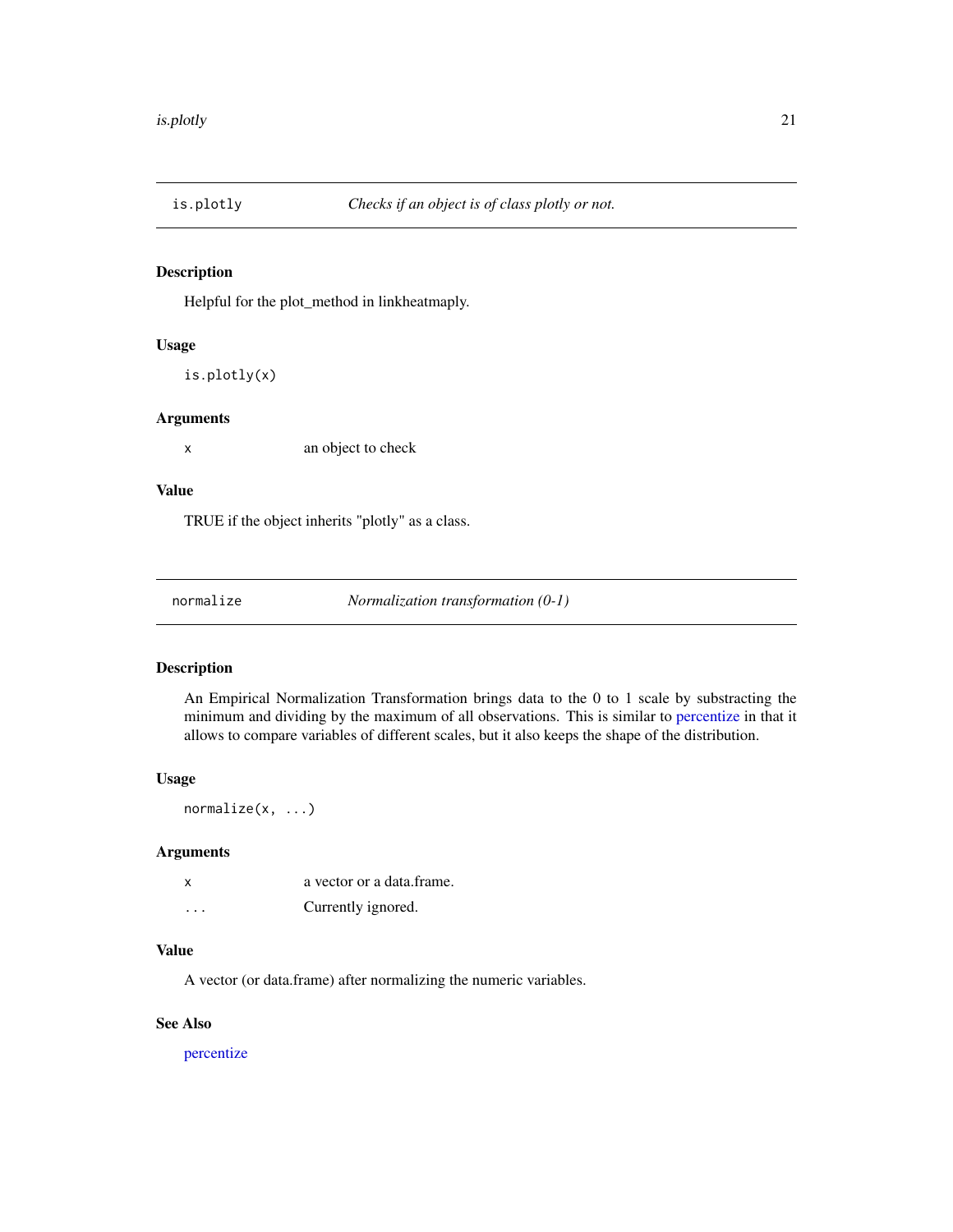# <span id="page-21-0"></span>22 percentize

# Examples

```
## Not run:
x <- mtcars
x \leftarrow data-frame(x)x$am <- factor(x$am)
x$vs <- factor(x$vs)
heatmaply(percentize(x))
heatmaply(normalize(x))
x <- data.frame(a = 1:10, b = 11:20)
x[4:6, 1:2] < -NAnormalize(x)
normalize(x[,1])
```
## End(Not run)

# <span id="page-21-1"></span>percentize *Empirical Percentile Transformation*

#### Description

An Empirical Percentile Transformation (percentize) is similar to taking the rank of a variable. The difference is that it is simpler to compare and interpret the transformed variables.

This is helpful for comparing several variables in a heatmap (e.g.: [heatmaply\)](#page-3-1).

# Usage

percentize(x, ...)

### Arguments

| x                       | a vector or a data frame. |
|-------------------------|---------------------------|
| $\cdot$ $\cdot$ $\cdot$ | Currently ignored.        |

# Value

A vector (or data.frame) after [ecdf](#page-0-0) was used on that vector. If x is a [data.frame](#page-0-0) then only the numeric variables are transformed.

# See Also

[normalize](#page-20-1)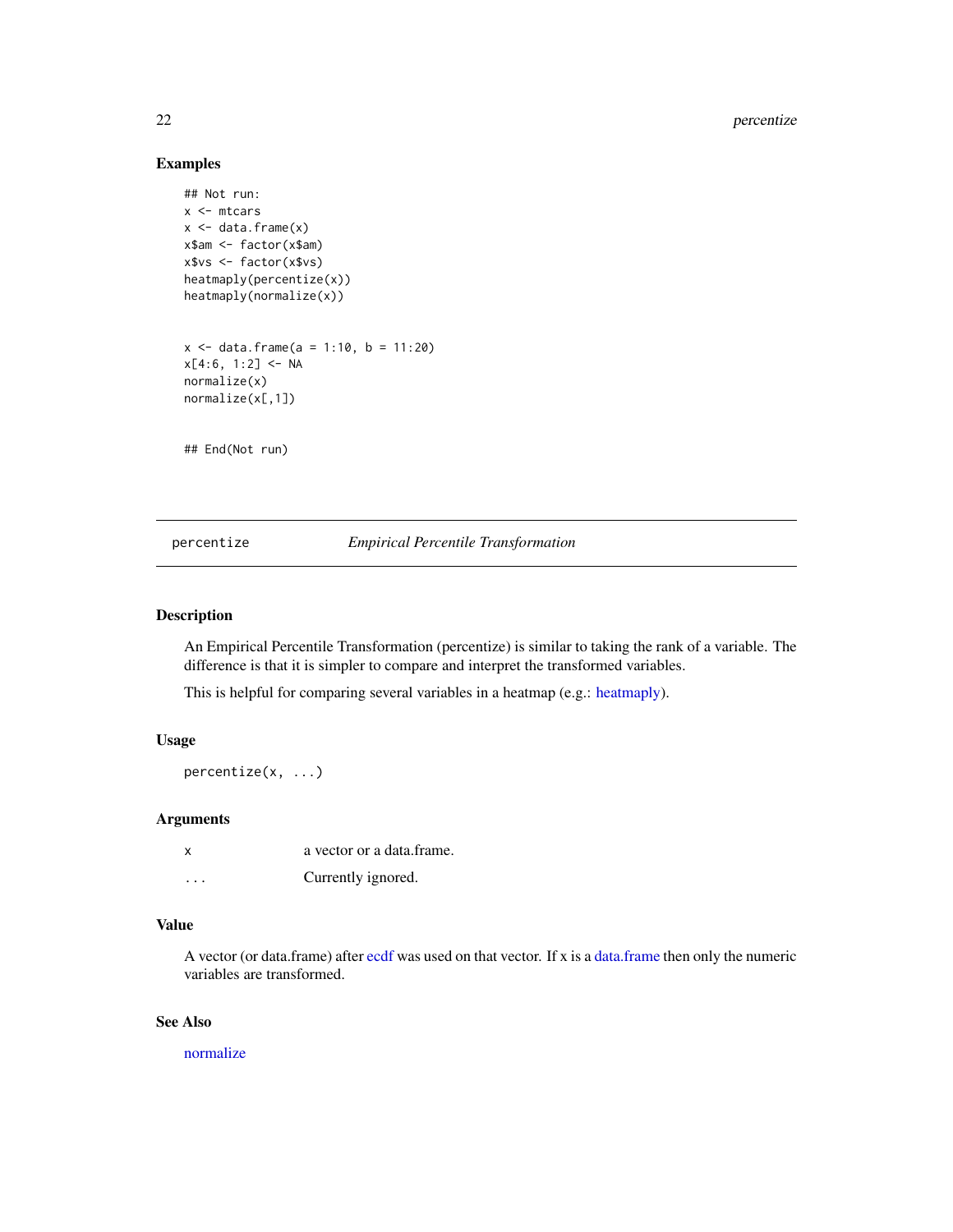#### <span id="page-22-0"></span>RColorBrewer\_colors 23

#### Examples

```
## Not run:
x <- mtcars
x \le - data.frame(x)x$am <- factor(x$am)
x$vs <- factor(x$vs)
heatmaply(percentize(x))
x <- data.frame(a = 1:10, b = 11:20)
x[4:6, 1:2] <- NA
percentize(x)
percentize(x[,1])
## End(Not run)
```
RColorBrewer\_colors *RColorBrewer color Ramp Palette*

# <span id="page-22-1"></span>Description

Functions for getting the colors of RColorBrewer (i.e.: [brewer.pal\)](#page-0-0) without the limitation of only 9/11 color values, based on [colorRampPalette.](#page-0-0)

For sequential palettes this is not essential since we have [viridis.](#page-0-0) But for diverging palettes this is quit essential.

The sequential palettes names are Blues BuGn BuPu GnBu Greens Greys Oranges OrRd PuBu PuBuGn PuRd Purples RdPu Reds YlGn YlGnBu YlOrBr YlOrRd

The diverging palettes are BrBG PiYG PRGn PuOr RdBu RdGy RdYlBu RdYlGn Spectral And also cool\_warm. The cool\_warm palette is based on Kenneth Moreland's proposal (see ref). It goes from blue (cool) to ref (warm), based on well thought-out design elements.

#### Usage

BrBG(n) PiYG(n) PRGn(n) PuOr(n) RdBu(n) RdGy(n) RdYlBu(n)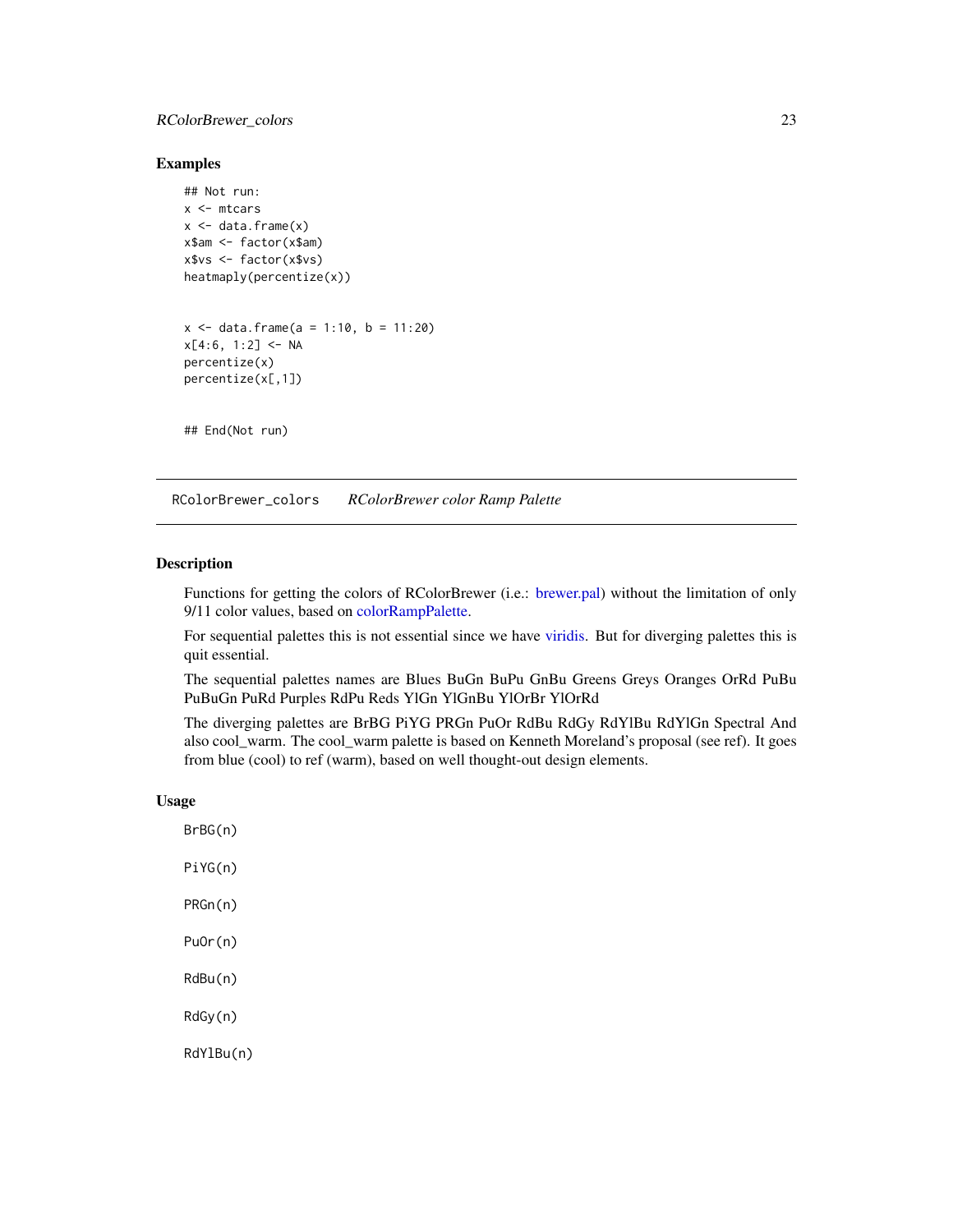RdYlGn(n)

Spectral(n)

Blues(n)

BuGn(n)

BuPu(n)

GnBu(n)

Greens(n)

Greys(n)

Oranges(n)

OrRd(n)

PuBu(n)

PuBuGn(n)

PuRd(n)

Purples(n)

RdPu(n)

Reds(n)

YlGn(n)

YlGnBu(n)

YlOrBr(n)

YlOrRd(n)

cool\_warm(n)

# Arguments

n the number of colors  $(>= 1)$  to be in the palette.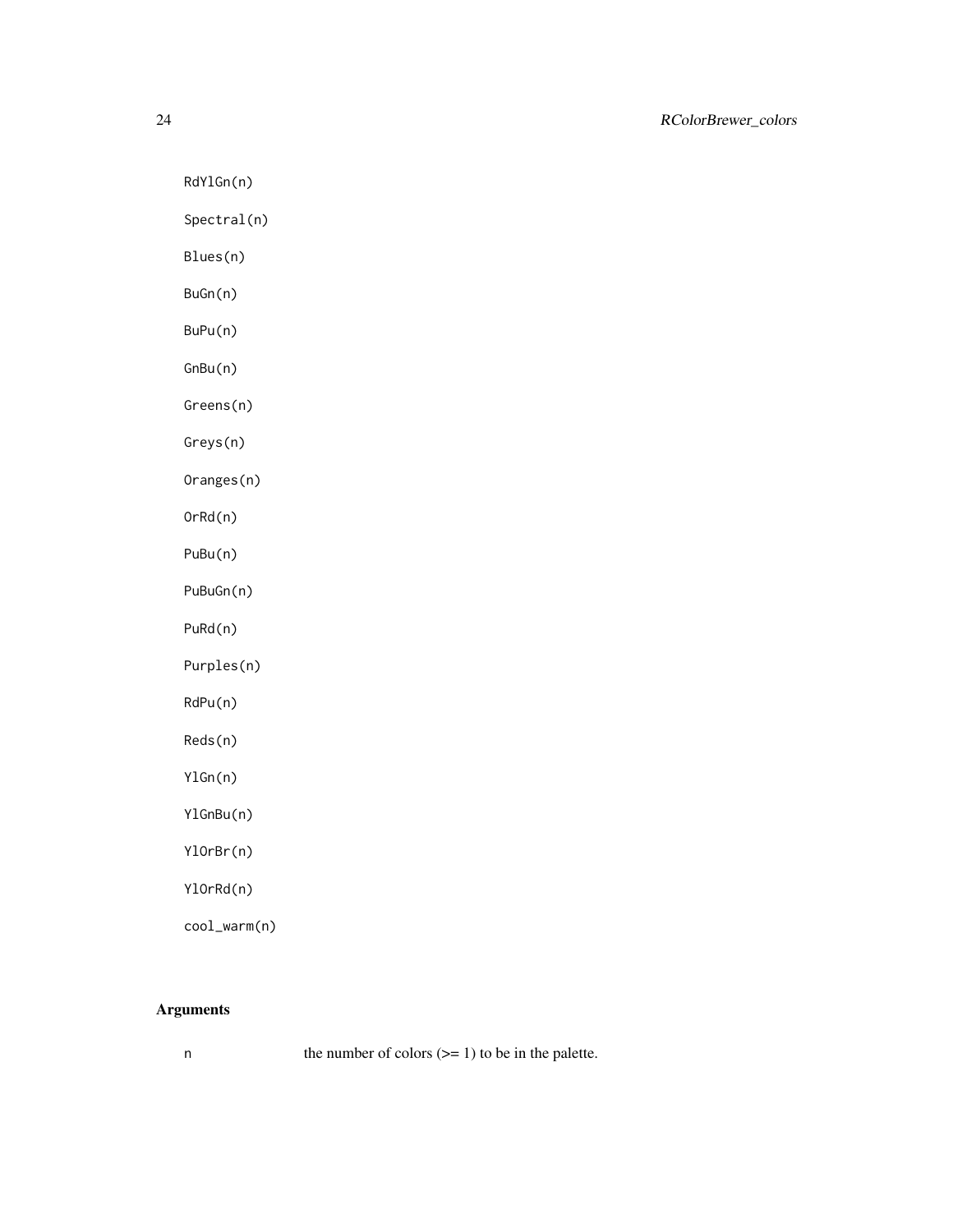# Value

A character vector of color names.

#### References

\* Moreland, Kenneth. "Diverging color maps for scientific visualization." Advances in Visual Computing (2009): 92-103. url: http://www.kennethmoreland.com/color-maps/ The code was provided here: http://stackoverflow.com/a/44073011/256662 Thanks to the user YAK, who relied on the code from the Rgnuplot package (which is duplicated here, in order to save the need to import the entire package)

## Examples

## Not run:

```
library(RColorBrewer)
display.brewer.all(n=11,type="div"); title(main = "Divergent color palette")
display.brewer.all(n=9,type=c("seq")); title(main = "Sequential color palette")
```

```
img <- function(obj, nam) {
 image(1:length(obj), 1, as.matrix(1:length(obj)), col=obj,
       main = nam, ylab = "", xaxt = "n", yaxt = "n", bty = "n")
}
```

```
par(mfrow = c(10,1))img(rev(cool_warm(500)), "cool_warm, (Moreland 2009)")
img(RdBu(500), "RdBu")
img(BrBG(500), "BrBG")
img(PiYG(500), "PiYG")
img(PRGn(500), "PRGn")
img(PuOr(500), "PuOr")
img(RdGy(500), "RdGy")
img(RdYlBu(500), "RdYlBu")
img(RdYlGn(500), "RdYlGn")
img(Spectral(500), "Spectral")
```

```
library(heatmaply)
\text{heatmaply}(\text{cor}(\text{mtcars}), \text{colors} = \text{PiYG}, \text{limits} = \text{c}(-1,1))\text{heatmaply}(\text{cor}(\text{mtcars}), \text{colors} = \text{RdBu}, \text{limits} = \text{c}(-1,1))
```

```
## End(Not run)
```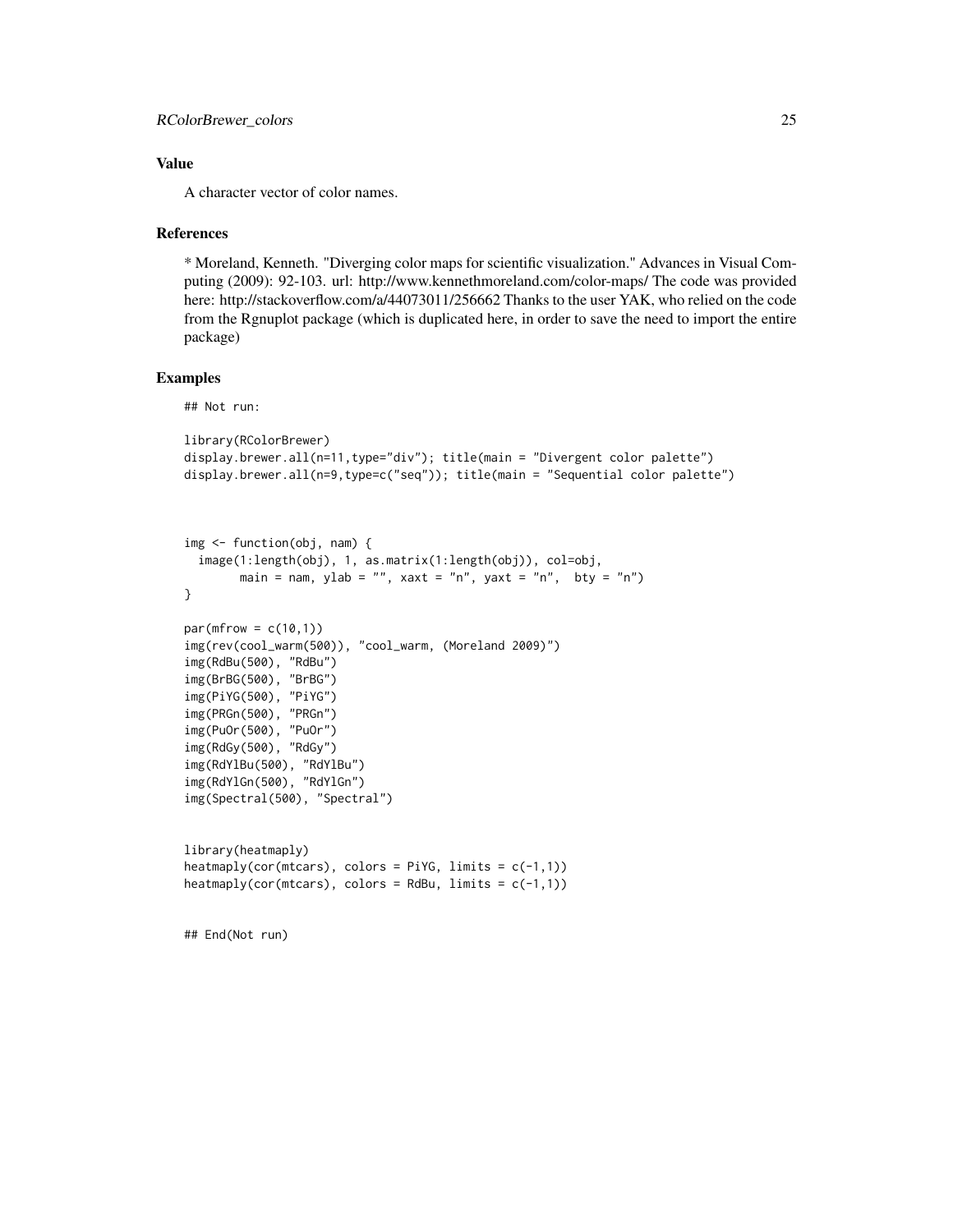# <span id="page-25-0"></span>**Index**

Blues *(*RColorBrewer\_colors*)*, [23](#page-22-0) BrBG *(*RColorBrewer\_colors*)*, [23](#page-22-0) brewer.pal, *[23](#page-22-0)* BuGn *(*RColorBrewer\_colors*)*, [23](#page-22-0) BuPu *(*RColorBrewer\_colors*)*, [23](#page-22-0) color\_branches, *[9](#page-8-0)*, *[17](#page-16-0)* colorbar, *[12](#page-11-0)* colorRamp, *[18](#page-17-0)* colorRampPalette, *[23](#page-22-0)* cool\_warm *(*RColorBrewer\_colors*)*, [23](#page-22-0) data.frame, *[22](#page-21-0)* dendrogram, *[8](#page-7-0)*, *[17](#page-16-0)* dist, *[9](#page-8-0)*, *[17](#page-16-0)* ecdf, *[22](#page-21-0)* export, *[11](#page-10-0)* find\_dend, *[9](#page-8-0)* find\_k, *[9](#page-8-0)*, *[17](#page-16-0)* geom\_tile, *[10](#page-9-0)* ggarrange, *[2](#page-1-0)* ggheatmap, [2](#page-1-0) ggplot\_side\_color\_plot, [3](#page-2-0) ggplotly, *[12](#page-11-0)* GnBu *(*RColorBrewer\_colors*)*, [23](#page-22-0) Greens *(*RColorBrewer\_colors*)*, [23](#page-22-0) Greys *(*RColorBrewer\_colors*)*, [23](#page-22-0) has\_edgePar, *[11](#page-10-0)* hclust, *[8,](#page-7-0) [9](#page-8-0)*, *[17](#page-16-0)* heatmap, *[19](#page-18-0)* heatmap.2, *[8](#page-7-0)*, *[10,](#page-9-0) [11](#page-10-0)*, *[18,](#page-17-0) [19](#page-18-0)* heatmaply, *[3](#page-2-0)*, [4,](#page-3-0) *[20](#page-19-0)*, *[22](#page-21-0)* heatmaply\_cor *(*heatmaply*)*, [4](#page-3-0) heatmaply\_na *(*heatmaply*)*, [4](#page-3-0)

is.heatmapr, [19](#page-18-0)

heatmapr, *[7](#page-6-0)*, [15](#page-14-0)

is.na, *[20](#page-19-0)* is.na10, *[4](#page-3-0)*, [20](#page-19-0) is.plotly, [21](#page-20-0) layout, *[10](#page-9-0)* normalize, [21,](#page-20-0) *[22](#page-21-0)* Oranges *(*RColorBrewer\_colors*)*, [23](#page-22-0) orca, *[2](#page-1-0)* OrRd *(*RColorBrewer\_colors*)*, [23](#page-22-0) percentize, *[21](#page-20-0)*, [22](#page-21-0) PiYG *(*RColorBrewer\_colors*)*, [23](#page-22-0) PRGn *(*RColorBrewer\_colors*)*, [23](#page-22-0) PuBu *(*RColorBrewer\_colors*)*, [23](#page-22-0) PuBuGn *(*RColorBrewer\_colors*)*, [23](#page-22-0) PuOr *(*RColorBrewer\_colors*)*, [23](#page-22-0) PuRd *(*RColorBrewer\_colors*)*, [23](#page-22-0) Purples *(*RColorBrewer\_colors*)*, [23](#page-22-0) RColorBrewer\_colors, [23](#page-22-0) RdBu, *[4](#page-3-0)* RdBu *(*RColorBrewer\_colors*)*, [23](#page-22-0) RdGy *(*RColorBrewer\_colors*)*, [23](#page-22-0) RdPu *(*RColorBrewer\_colors*)*, [23](#page-22-0) RdYlBu *(*RColorBrewer\_colors*)*, [23](#page-22-0) RdYlGn *(*RColorBrewer\_colors*)*, [23](#page-22-0) Reds *(*RColorBrewer\_colors*)*, [23](#page-22-0) round, *[18](#page-17-0)* saveWidget, *[11](#page-10-0)* scale\_color\_gradient, *[10](#page-9-0)* scale\_fill\_gradientn, *[8](#page-7-0)*, *[10](#page-9-0)* Spectral *(*RColorBrewer\_colors*)*, [23](#page-22-0) style, *[8](#page-7-0)* subplot, *[8](#page-7-0)*, *[10](#page-9-0)*

viridis, *[8](#page-7-0)*, *[23](#page-22-0)*

webshot, *[11](#page-10-0)*